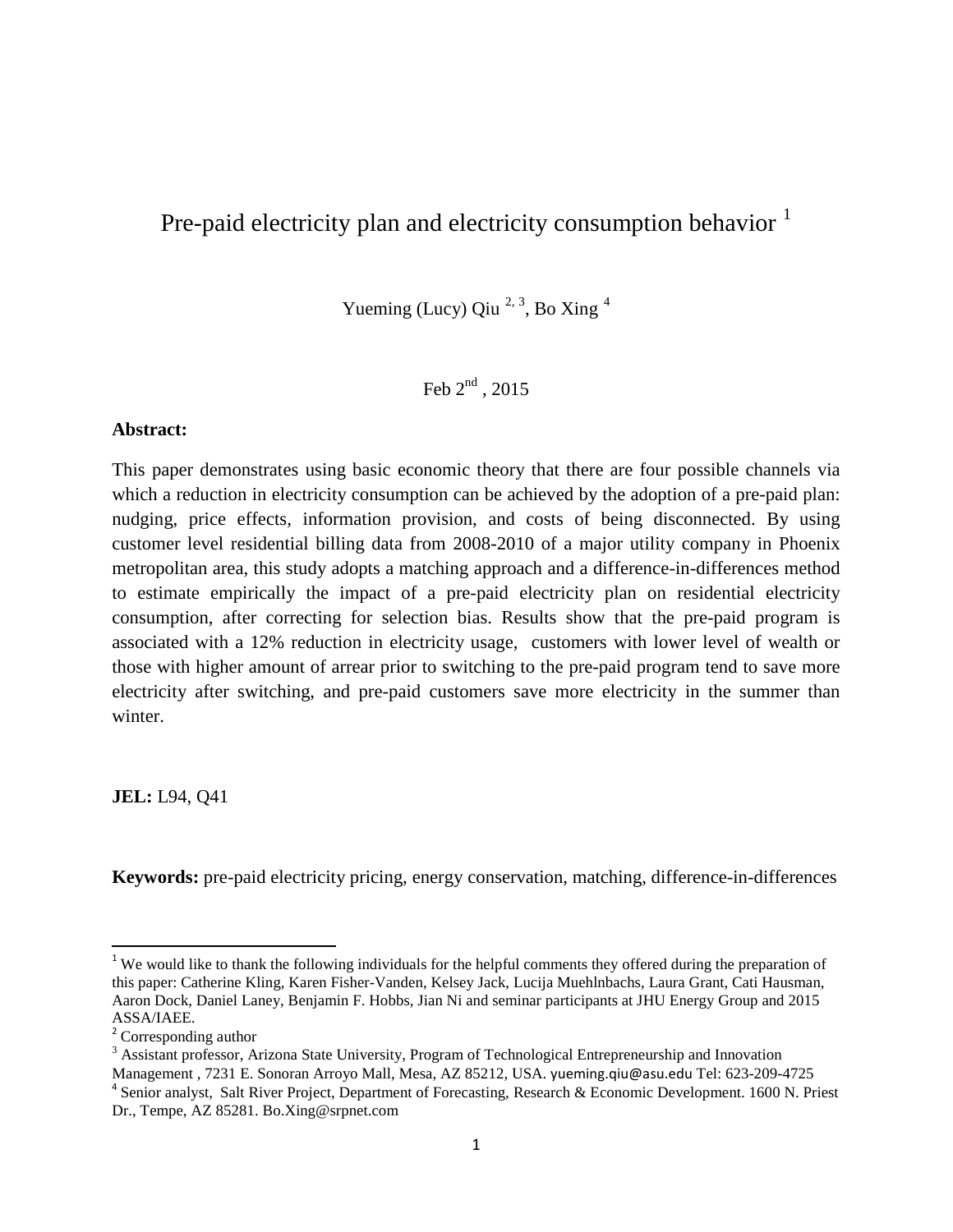# **1. Introduction**

Under the conventional method of paying for electricity bills (the post-pay scheme), a household pays for its electricity consumption once a month after they consume the electricity. This is quite different from the payment procedure for other consumption goods, such as groceries or gasoline, in which payment occurs prior to the consumption of the goods. One might wonder how would people's consumption for groceries or gasoline change if they pay for them once a month post consumption and/or only find out how much they have consumed when they pay for the monthly bills?

Similar to paying for consumption goods such as groceries, pre-paid electricity meters require customers to pay before consuming the electricity. In most cases, an in-home display usually accompanies the pre-paid system which provides feedback on how much energy or credit has been used. Currently there are only several utilities in Michigan, Arizona, Texas, Oklohama and Georgia that have pre-paid programs. Examples include Salt River Project (SRP) (pre-paid program beginning in 1993), Oklahoma Electric Cooperative (program starting in 2006), Public Utility Commission of Texas (program starting in 2011), and Detroit Edison pilot (program starting in 2010).

In 1993, SRP, a major utility company in Phoenix metropolitan area, started a pre-paid electricity program, commonly known as M-Power program. The M-Power program started out targeting only customers with arrears facing terminations in their services but was eventually made available to all customers for voluntary subscription. Through over two decades of technology and operation improvement, the M-Power program has grown to a mature program, with 16.4% of SRP's residential customers participating, making it the largest pre-paid program in the United States.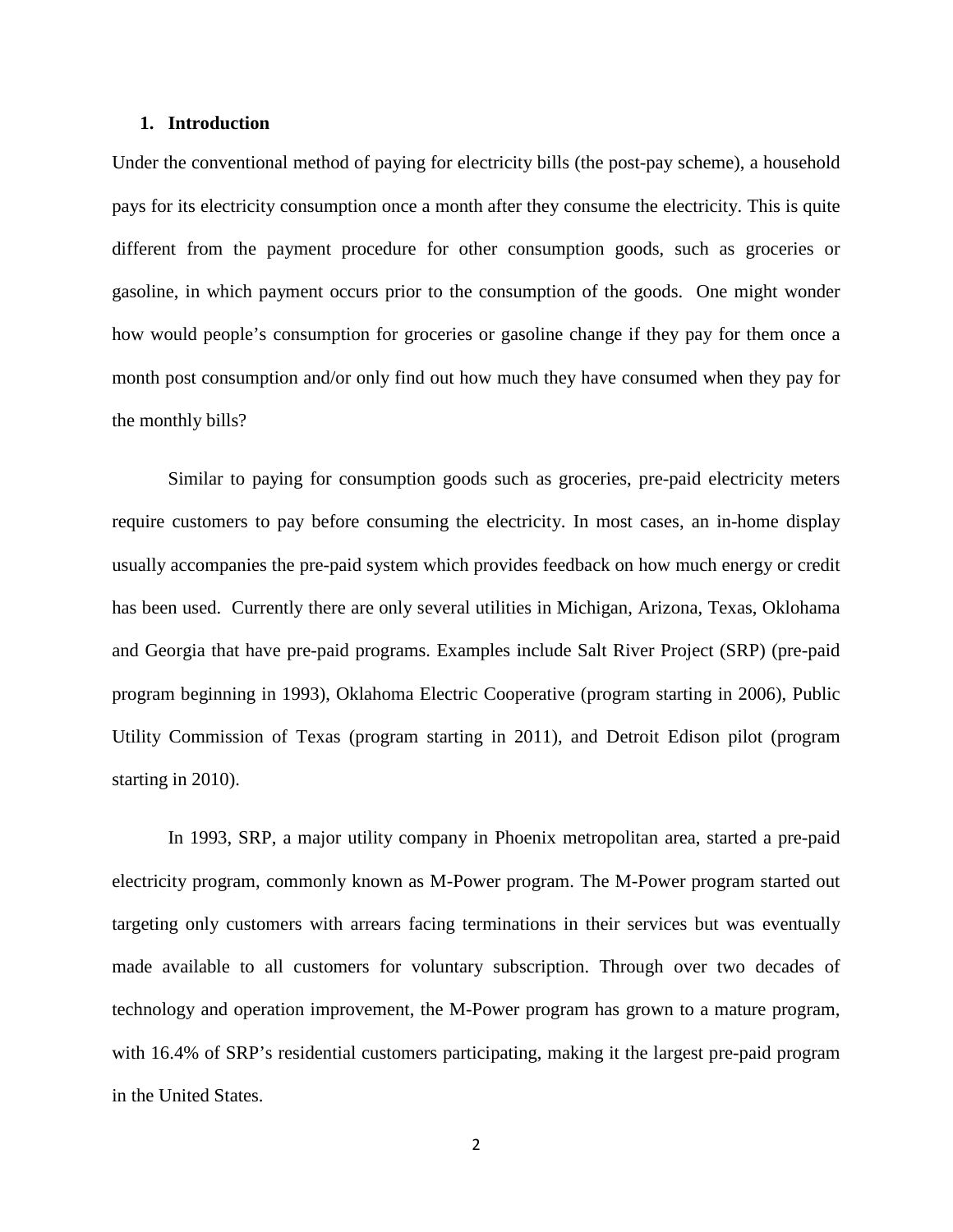Assessing the impact of pre-paid electricity programs on electricity consumption is important in three aspects. First, the recent EPA's proposed rule on reducing carbon emissions from existing power plants identifies energy efficiency programs, including energy conservation programs, as one compliance mechanism (EPA, 2014). A pre-paid electricity program can be a candidate compliance program if there is adequate empirical evidence showing its energy conservation effects. Second, utility companies and other types of energy service companies have implemented various types of energy conservation, energy efficiency and demand side management programs and there have been rich number of studies examining these other types of programs. For example, studies find that home energy reports with information on households' own and peers' home electricity usage are effective at reducing households' energy consumption (Allcott, 2011b; Costa and Kahn, 2013). Utility rebates and financial incentives for energy conservation are also shown to have statistically significant impact on energy consumption (Ito, 2015). There are also studies evaluating utility dynamic electricity pricing programs such as real-time pricing and time-of-use pricing (Aigner et al., 1994; Wolak, 2011; Jessoe and Rapson, 2014; Jessoe et al., 2014; Qiu and Kirkeide, 2014). However, literature examining the impact of pre-paid electricity pricing programs on electricity consumption behavior has been rare. Third, the number of studies evaluating the impact of information provision programs through smart grid and in-home displays (IHDs) on consumers' electricity consumption has increased in recent years (Matsukawa, 2004; Hargreaves et al., 2010; Faruqui et al., 2010). Pre-paid electricity programs are closely related to such information provision programs because rich information such as electricity prices, real time consumption and expected consumption is usually provided to pre-paid electricity customers, hence it is essential to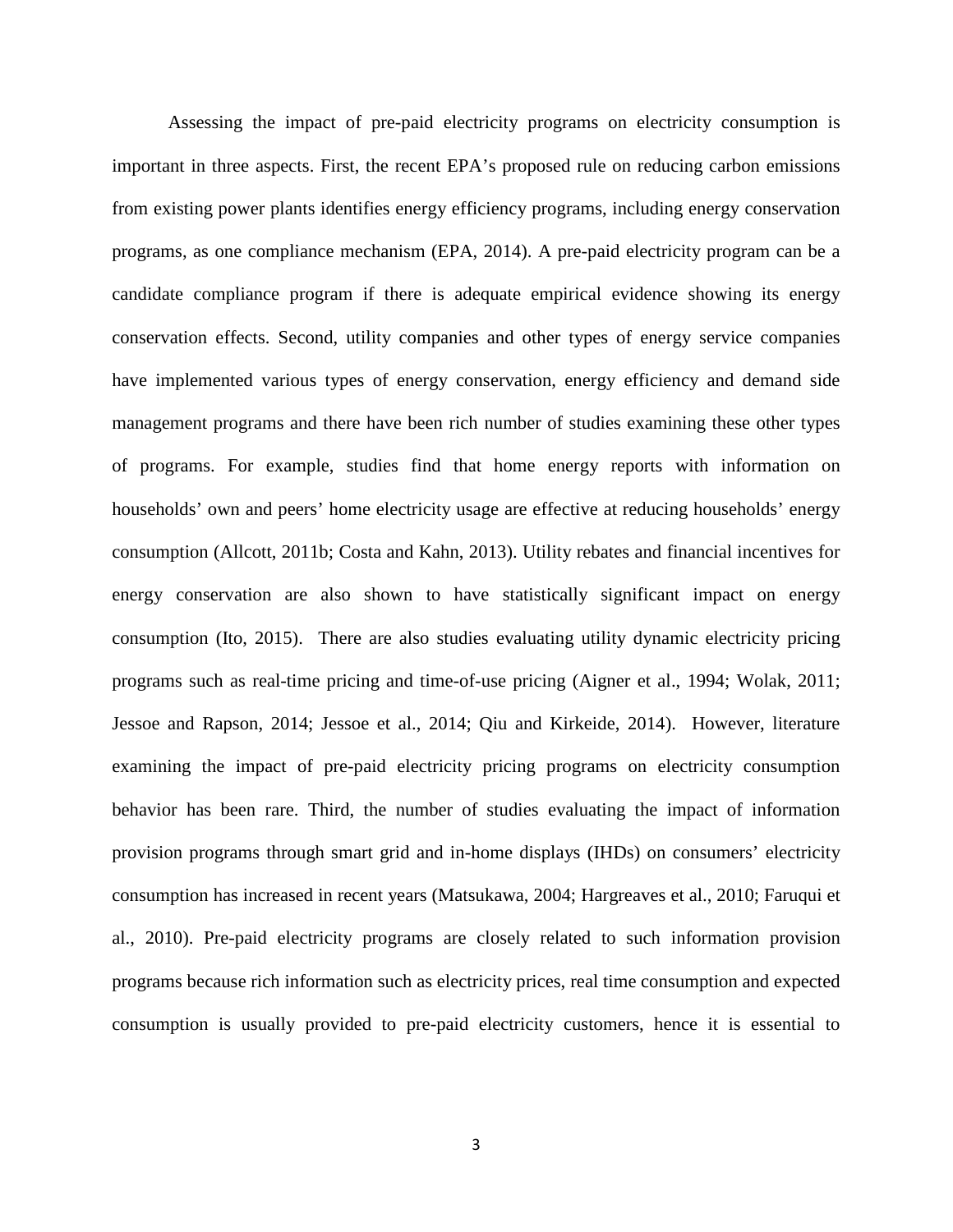understand whether observed reduction in consumption (if any) is driven by timely information or from the payment procedure.

Though there is lack of empirical studies that quantitatively estimate the casual impact of pre-paid energy programs on consumer energy consumption, recently there has been an increase in the amount of qualitative studies focusing on customer and utility company satisfaction with pre-paid systems, with most of these studies focusing on overseas programs such as those in Europe, Africa and India. Anderson et al (2012) conduct a survey among 699 low-income households in Britain and find that one of the main benefits of pre-paid electricity program is that it gives customers better control of fuel costs and pre-paid customers are 2.6 times more likely to use energy rationally relative to others. Miyogo et al. (2013) survey pre-paid customers in Kenya and find that pre-paid customers are more careful about their energy consumption. O'Sullivan et al. (2014) conduct qualitative survey among several pre-paid meter customers in New Zealand and find that the pre-paid systems can help households better budget and manage their energy use though increased information feedback. On the other hand, consumers incur inconvenience to purchase the electricity every time when they need to charge their pre-paid card (in some of the systems consumers need to go to a Kiosk to charge their pre-paid card) as well as the worries and cost of being disconnected when the pre-paid card runs out (Tewari and Shah, 2003; O'Sullivan et al., 2014). The benefits of pre-paid systems to the utilities includes reduction of energy lost through theft resulted from illegal connections, reduction of fraud or non-payment of bills, and reduced financial risks from arrearage (Tewari and Shah, 2003; Bandyopadhyay, 2008; Khan et al., 2010; Ogujor and Otasowie, 2010; Mwaura, 2012). Casarin and Nicollier (2009) conduct a cost-benefit analysis of the adoption of pre-paid meters in a local community in Argentina and find that prepaid meters lead to an increase in welfare.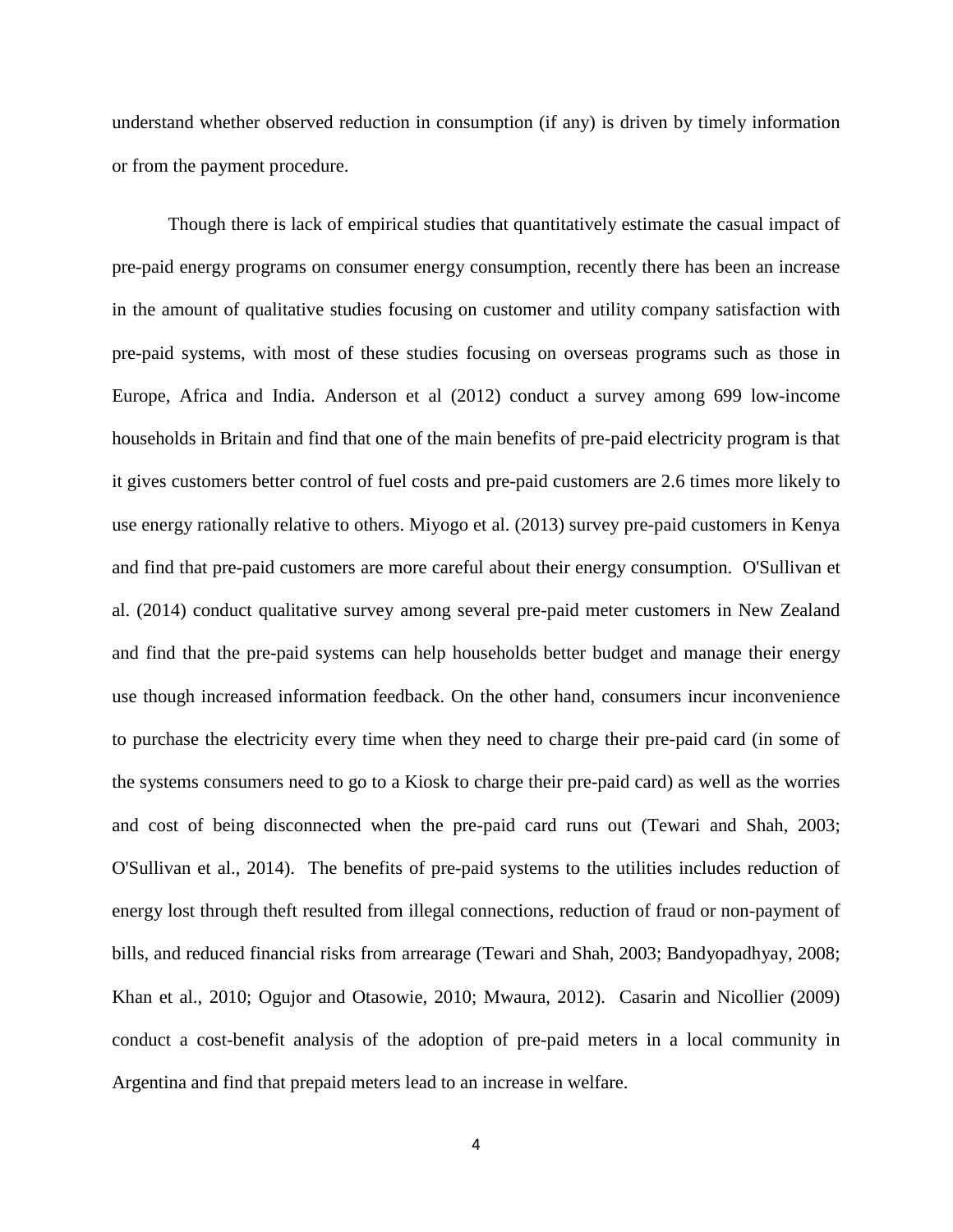This paper first demonstrates using basic economic theory that there are four possible channels via which a pre-paid plan leads to electricity consumption reduction: nudging, price effects, information provision, and costs of being disconnected. Then, using customer level residential billing data from 2008-2010 obtained from SRP, this study adopts a matching approach and a difference-in-differences method to estimate empirically the impact of a pre-paid electricity plan on residential electricity consumption while correcting for selection bias. We find that the pre-paid program is associated with 12% reduction in electricity consumption. We also explore the heterogeneity in the response to pre-paid electricity pricing by wealth level. Using arrear amount as a proxy for wealth level, we find that customers with lower level of wealth tend to experience greater electricity reduction after the switch. In addition, results show that pre-paid customers save more electricity in the summer than winter, which has important implication for managing peak demand and load shape for utility companies since summer is when system peak demand usually happens.

The remainder of this paper is organized as following. Section 2 provides background to SRP's pre-paid electricity program. Section 3 presents the theoretical framework. Section 4 describes the empirical strategy and study design. Section 5 discusses the data. Section 6 contains econometric models and estimation results. Section 7 conducts robustness checks. Section 8 derives welfare and policy implications and Section 9 concludes.

## **2. SRP's pre-paid electricity program – M-Power program**

SRP's pre-paid electricity program is commonly known as the M-Power program. When a customer initiates the M-power service, specific smart grid meter and User Display Terminals (UDT) will be installed at the customer's home. The customer will also be given the Smart

5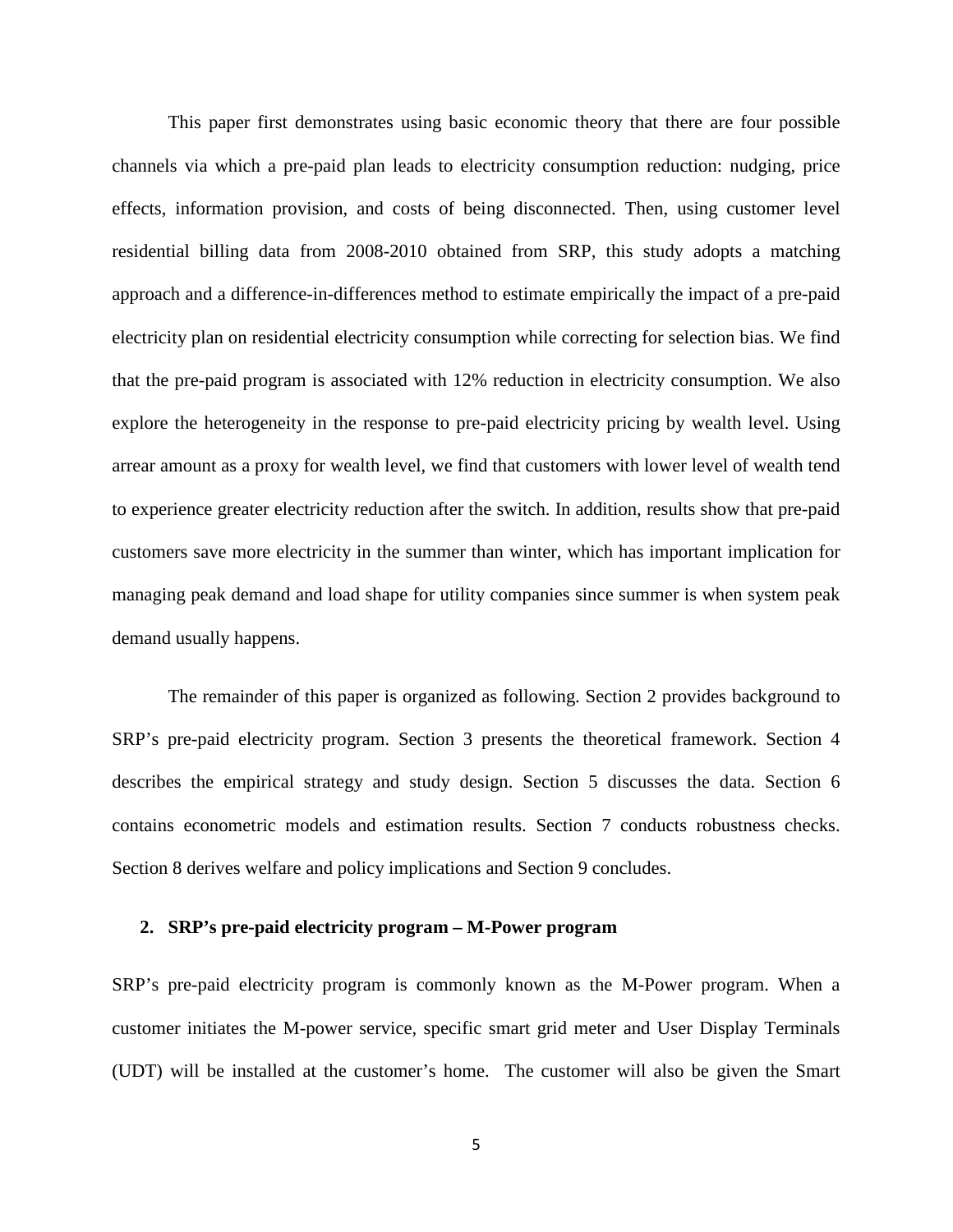Cards which are unique to the customer's account. To add money to the Smart Card, customers need to go to a SRP PayCenter. By 2014, there are more than 110 PayCenters for the pre-paid card across SRP service territory. If the SmartCard runs out of money, the customer's electricity will be disconnected. Customers need to charge the Smart Card before it runs out of money in order to stay connected.

The UDT provides valuable information about a customer's energy consumption, including the current rate per hour displayed as dollars/hour based on the amount of electricity used in the previous hour, the rate charged displaying as a kWh rate, an estimate of today's electricity cost, yesterday's cost, estimated cost of the current month, cost of last month, an estimated number of days of service remaining with the current credit and the remaining credit (EPRI, 2010b). The UDT also gives warning signals when the customer's account balance is below \$10.

SPR has conducted customer survey among its M-Power users. About 84 percent of customers reported that they are either ''very satisfied'' or ''satisfied' with the program. About 95 percent of customers reported that they have had better control of their electricity use.

#### **3. Theoretical framework**

The energy savings from a pre-paid program come from two distinct features of the program: information feedback from in-home displays (IHDs) and the prepay mechanism. Faruqui et al. (2010) finds that IHDs alone reduce energy consumption by about 7% while when combined with pre-paid mechanism, the amount of energy reduction is twice as much. Pre-pay with IHD versus post-pay options can influence consumers' electricity consumption behavior through four possible mechanisms: nudging, price effects, information provision, and costs of being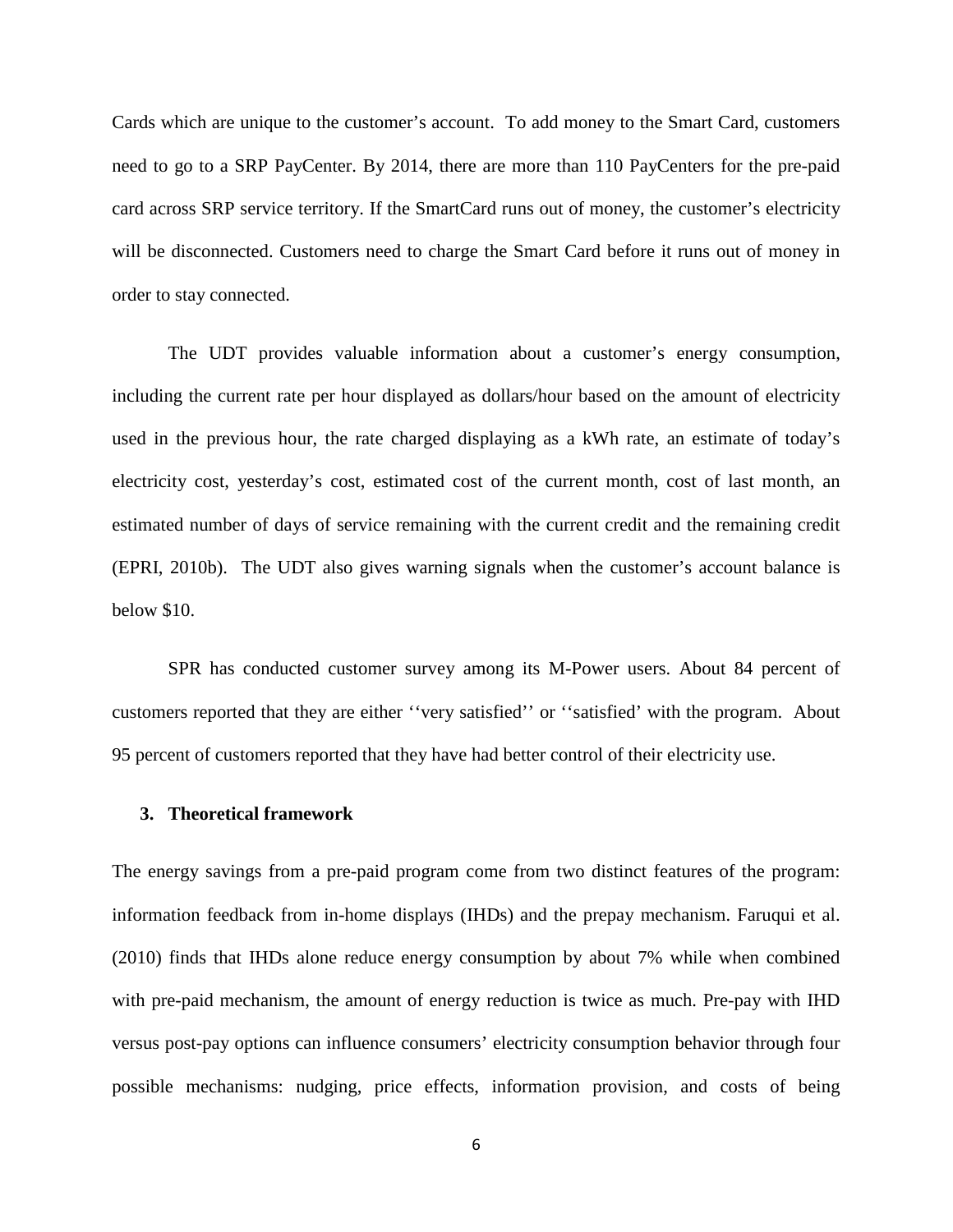disconnected. The directional impacts of these four mechanisms on electricity usage can be explained via simple models based on consumer theory.

If electricity is pre-paid, then it is similar to other consumption goods (e.g. food) that are pre-paid or pay-as-you-go. The consumer utility maximization problem for pre-paid electricity is then the standard one in the textbook.

# *Pre-paid scenario model set up:*

Assume there are only two goods: *x* and *y*, where *x* is electricity; *y* is a composite of all other goods (spot transactions are assumed for *y*). Consumer's utility function is  $u(x, y)$  with  $u(x, y)$  being strictly increasing and concave in both goods. Price of *x* is *p*. Price of *y* is normalized to one. *I* is the disposable income. We also assume that the price of electricity is constant and known by consumers.

> $\max_{x,y}$ s.t.  $px + y = 1$  and  $x \le E$ x y u I E

*Figure 1. Utility maximization problem for pre-paid customers (without considering cost of pre-paid program)*

The second constraint  $x \leq E$  comes from the fact that electricity consumption is through household appliance stock. In the short run when the appliance stock is constant, households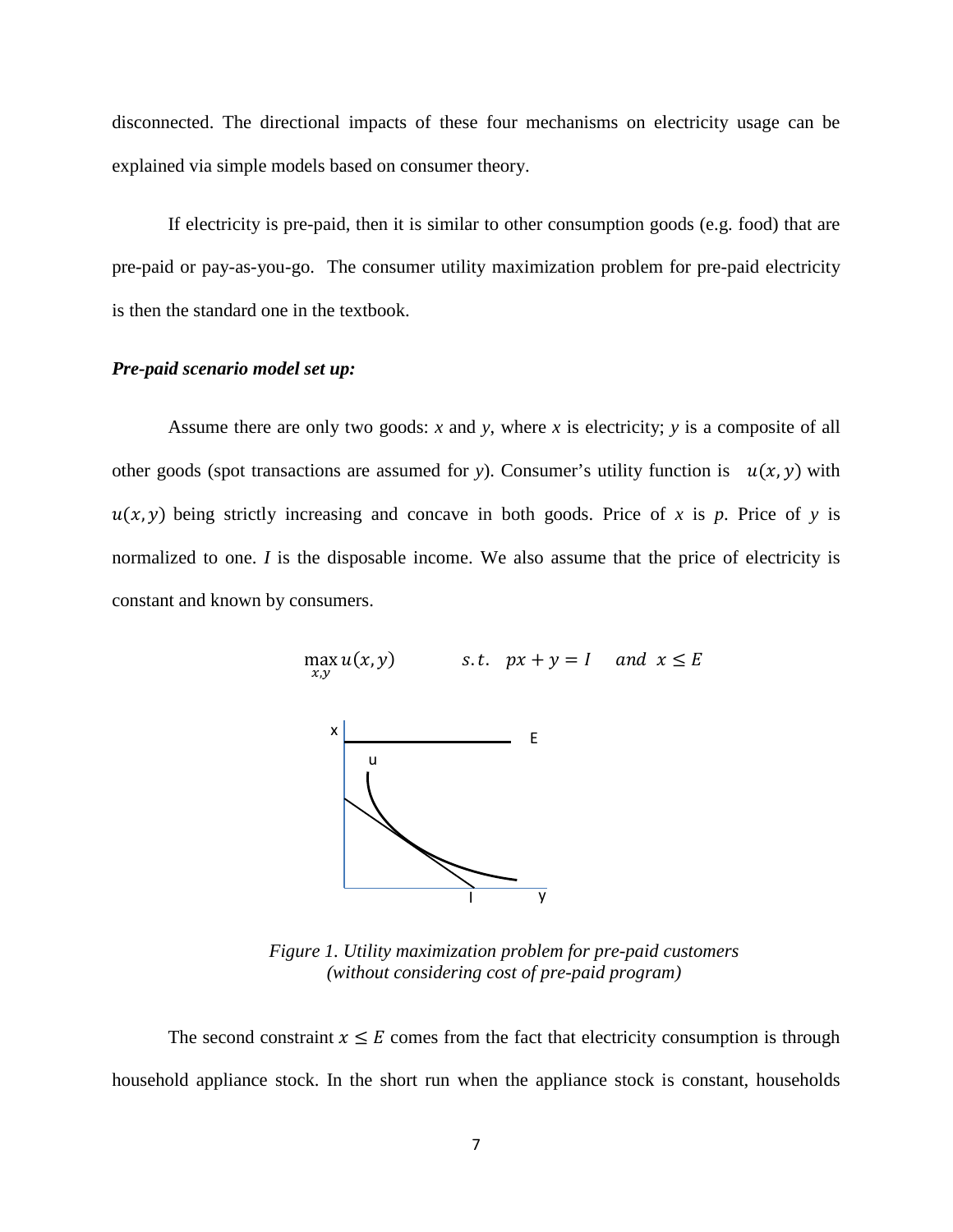cannot consume electricty more than the capacity of the appliance stock. Figure 1 visualizes the utility maximization problem for pre-paid electricity customers.

## **3.1 Nudging on budgeting electricity consumption**

The average monthly electricity bill in United States in 2012 is \$107.28 (EIA, 2012). According to the 2012 consumer expenditure survey, average annual household expenditure is \$51,442 in 2012(BLS, 2012), making electricity spending only 2.5% of total expenditure. Given that electricity spending is only a small portion of the overall household expenditure and the fact that conventionally electricity is post-paid on a monthly basis, households are less trained at tracking and budgeting their electricity expenditure (Smith, 2010; O'Sullivan et al., 2014) and customers sometimes over consume energy and experience "bill shock" (Anderson et al., 2012). This is also related to the "inattention" on energy costs as discussed in Allcott (2011a) and Allcott and Greenstone (2012).

Let's assume an extreme case where the household completely forgets to budget its electricity expenditure, then the utility maximization problem becomes the following, assuming that households have some other means (e.g. through endowment) to cover for the electricity cost or incur arrearage when they receive that bill with a surprisingly high amount due.

$$
\max_{x,y} u(x,y) \qquad s.t. \quad y = I \quad and \quad x \le E
$$

The red lines in Figure 2 show the budget constraint and the utility maximization problem for such post-pay customers. The red utility curve intersects with the appliance stock constraint at  $x=E$ .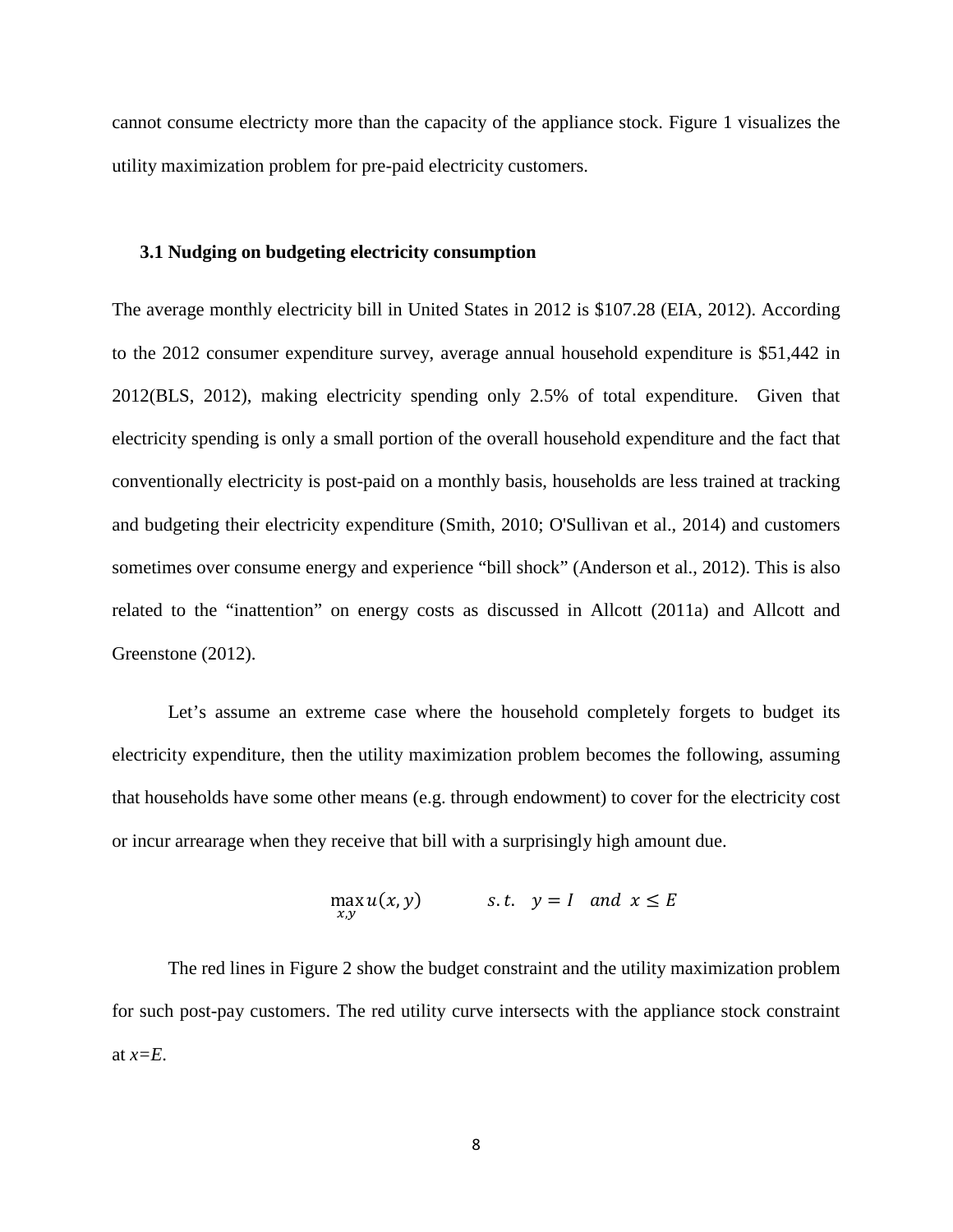

*Figure 2. Utility maximization problem for post-pay customers (ignoring budgeting electricity expenditure)*

In this case consumers will consume more electricty (at the level of *E*) than the pre-paid case. Pre-paid scheme can nudge households to better budget electricity every month because consumers are more frequently reminded of the electricity expenditure and consumers need to pay before they can consume electricity.

## **3.2 Price effects**

Now we assume that consumers do budget their electricity expenditure in a post-pay scheme. Because electricity payment occurs at the end of the period after consumption has already taken place, this expenditure will be discounted when households optimize their consumption problem.<sup>[5](#page-8-0)</sup> Even though one month is relatively short and the relevant interest rate might be low, existing literature has shown evidence that people are present bias where they discount outcomes in near future more than for outcomes in the far future, which is referred to as hyperbolic discounting (Frederick et al., 2002). Assuming that the discount factor is β with  $\beta$ <1.

<span id="page-8-0"></span> $<sup>5</sup>$  Given that payment can be delayed to the end of the period in the post-pay scheme, any agent that discounts future</sup> cash flow would view deferred payment at today's price as a discount to the price.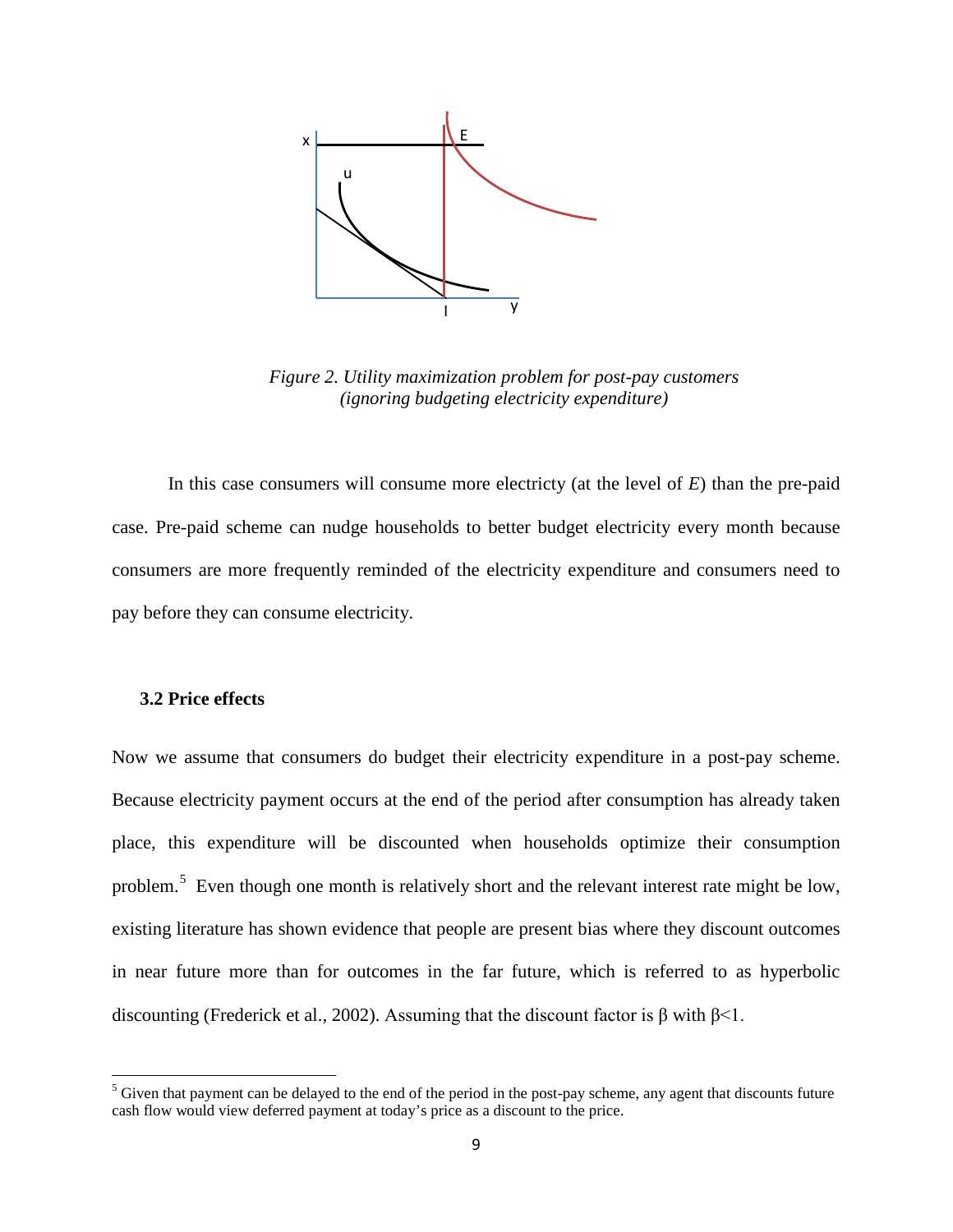$$
\max_{x,y} u(x,y) \qquad s.t. \quad \beta px + y = I \quad \text{and} \ \ x \le E
$$

In a post-pay scheme, the price of electricty will be discounted and thus through both substitution and income effects, consumption of electricity will be increased. The tangent point of the red lines in Figure 3 indicates the solution to the utility maximization problem for post-pay customers who discount future cashflows. The new budget constraint is more steep and the new budget constraint is tangent to the the utility curve at a higher value of x.



*Figure 3. Utility maximization problem for post-pay customers (with discount factor)*

The fact that pre-paid program should reduce consumption relative to post-paid scheme can also be viewed as who gets to enjoy the time value of money for the amount due on the electricity. In the post-paid scheme, the consumers enjoy it while pay-as-you-go transfers that surplus to the electricity providers. So although pay-as-you-go can be environmental friendly and enhance energy savings, it also has a negative impact to the consumers welfare as it in effect reduces their budget constraint and hence their individual utility.

# **3.3 Information provision**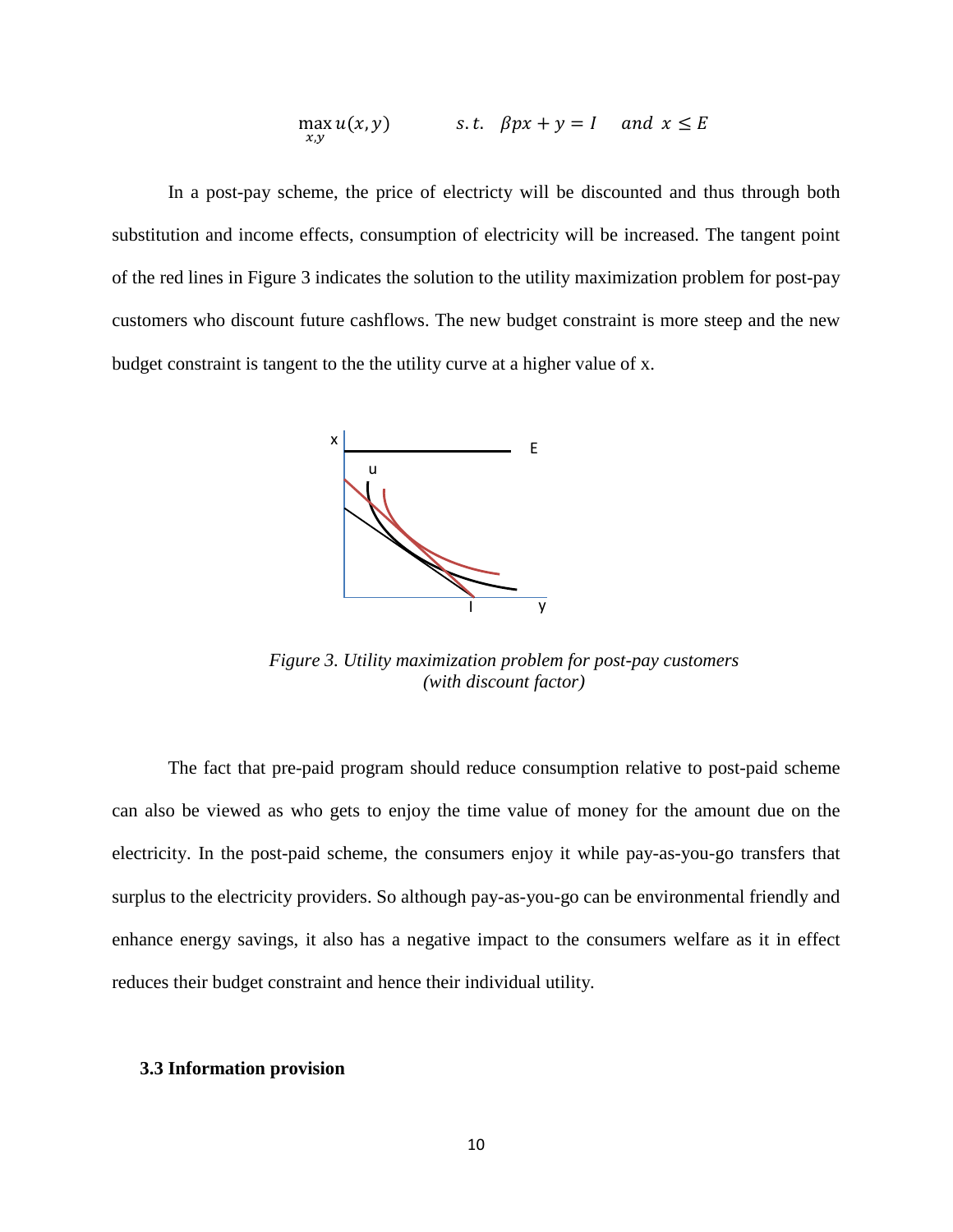Again we assume that a household does budget its electricity consumption in a post-pay scheme. In a post-pay scheme, the household only finds out its consumption level after it has already consumed the electricity with a delay between consumption and bill arrival. In a pre-paid scheme, the household can monitor its electricity consumption in real time by reading the balance of its pre-paid meter. In addition, the inconvenience of being disconnected forces the household to pay more attention to electricity consumption as well as the remaining balance of its pre-paid meter (O'Sullivan et al., 2014). Thus in the pre-paid scheme, consumers can accurately budget their electricity consumption while in the post-pay scheme, consumers need to form an expectation (which can often deviate from realization) of their electricity consumption of the month.

Assume that the consumer-estimated amount of electricity consumption in the post-pay scheme is  $\tilde{x}$  and  $\tilde{x} = x + \varepsilon$ , where x is the true level of consumption while  $\varepsilon$  is the bias between the estimate and true consumption. Then consumer's problem becomes

$$
\max_{x,y} u(x,y) \qquad \qquad s.t. \quad p\tilde{x} + y = I \quad \text{and} \ \ x \le E
$$

In this case the budget constraint is equivalent to  $px + y = 1 - p\varepsilon$  and thus the information uncertainty essentially translates into an income effect. If  $\varepsilon < 0$  meaning that the agent under-estimates his electricity consumption, it is equivalent to having an increase in the budget constraint. Thus consumers will consume more electricity than the pre-paid case. The red lines in Figure 4a show the budget constraint and the utility maximization problem for such postpay customers. The new budget constraint shift outwards and it is tangent to the utility curve at a higher value of *x*.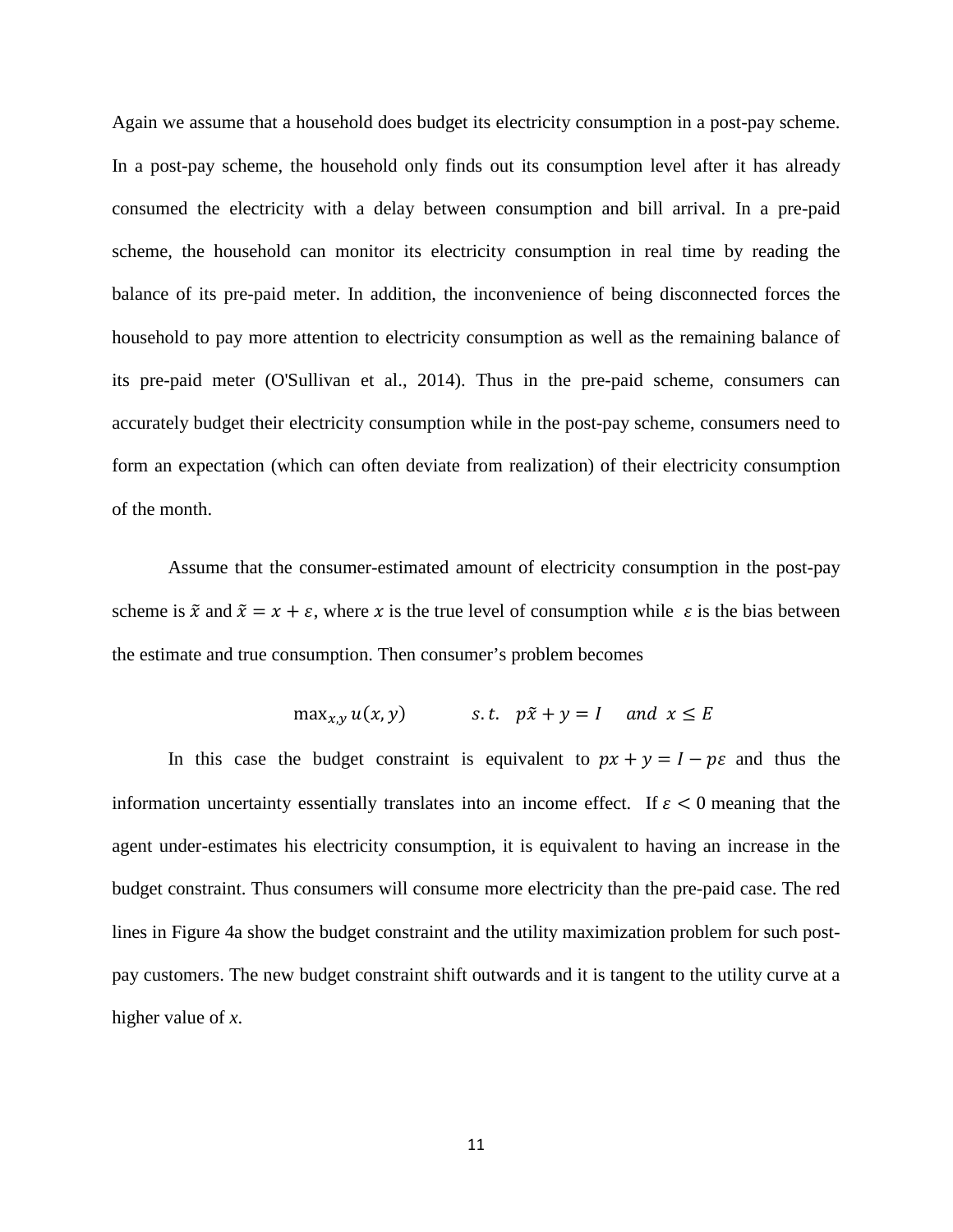

*Figure 4a. Utility maximization problem for post-pay customers (under-estimate their electricity consumption)*

If  $\varepsilon > 0$  meaning that the agent over-estimates his electricity consumption, it is equivalent to having a decrease in the budget constraint. Thus consumers will consume less electricity than the pre-paid case. The tangent point of the red lines in Figure 4b shows the solution to the utility maximization problem for such post-pay customers. The new budget constraint shift inwards and it is tangent to the utility curve at a lower value of *x*.



*Figure 4b. Utility maximization problem for post-pay customers (over-estimate their electricity consumption)*

Thus through the information provision mechanisms, pre-paid programs can either increase or decrease electricity consumption compared to a post-pay scheme.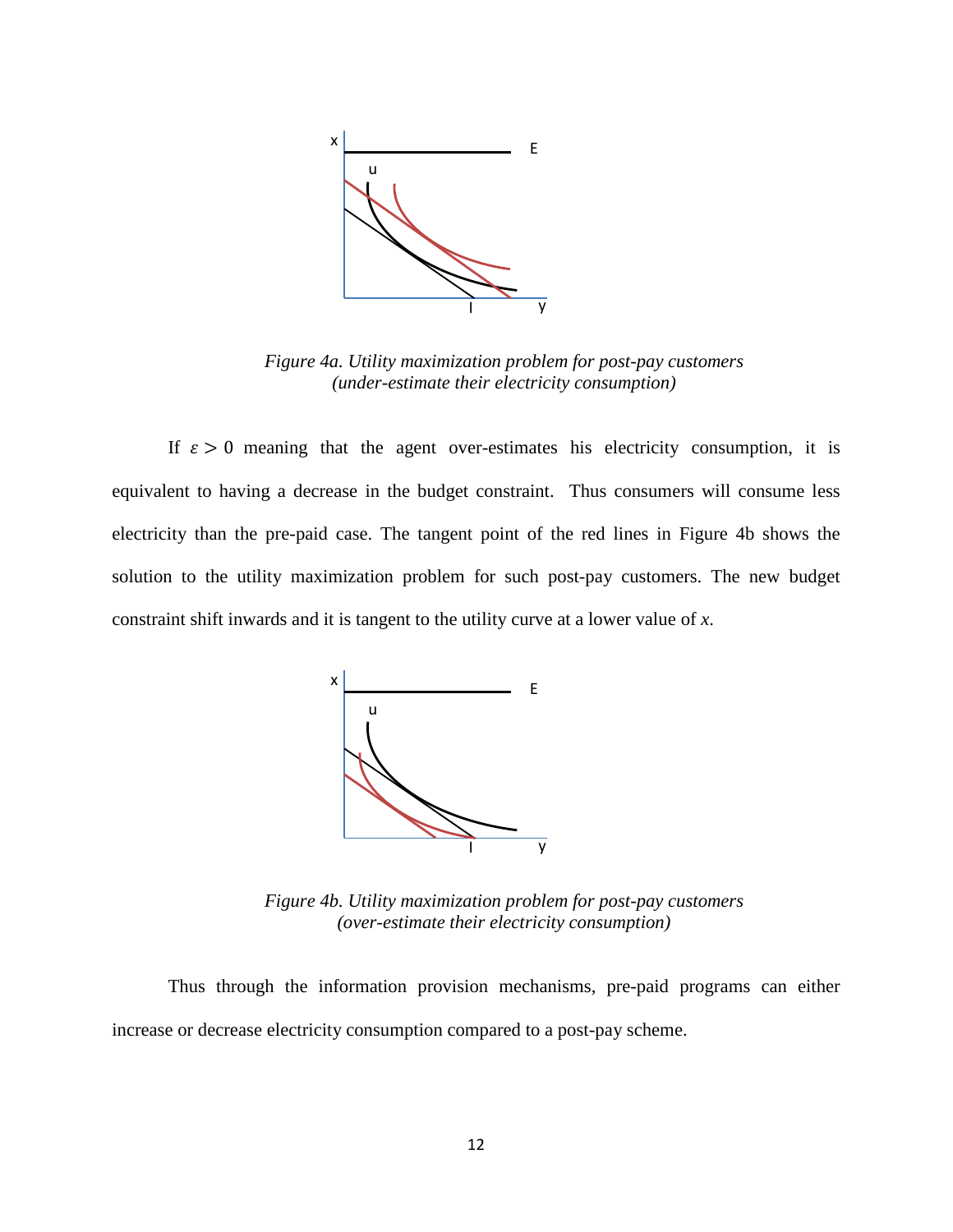## **3.4 Costs of being disconnected**

In a pre-paid program, once the credit is used up, electricity would be disconnected and the agent would incur disutility from the disconnection. In addition, in most existing pre-paid systems, customers need to go to designated locations to charge their pre-paid card and thus incur further cost (time and travel). To capture these effects from disconnection, we add a cost component *C* into the budget constraint.

$$
\max_{x,y} u(x,y) \qquad s.t. \quad px+y+C=1 \quad and \quad x \le E
$$

This is equivalent to have a decreased budget constraint and thus consumption of electricity will be reduced. The tangent point of the green lines in Figure 5 shows the solution to the utility maximization problem for such pre-paid customers while incorporating this extra cost. Figure 5 shows that in this case, the budget constraint shifts inwards and is tangent to the utility curve at a lower value of x.



*Figure 5. Utility maximization problem for pre-paid customers (with extra cost of pre-paid program)*

# **4. Empirical strategy and study design**

# **4.1 Empirical strategy**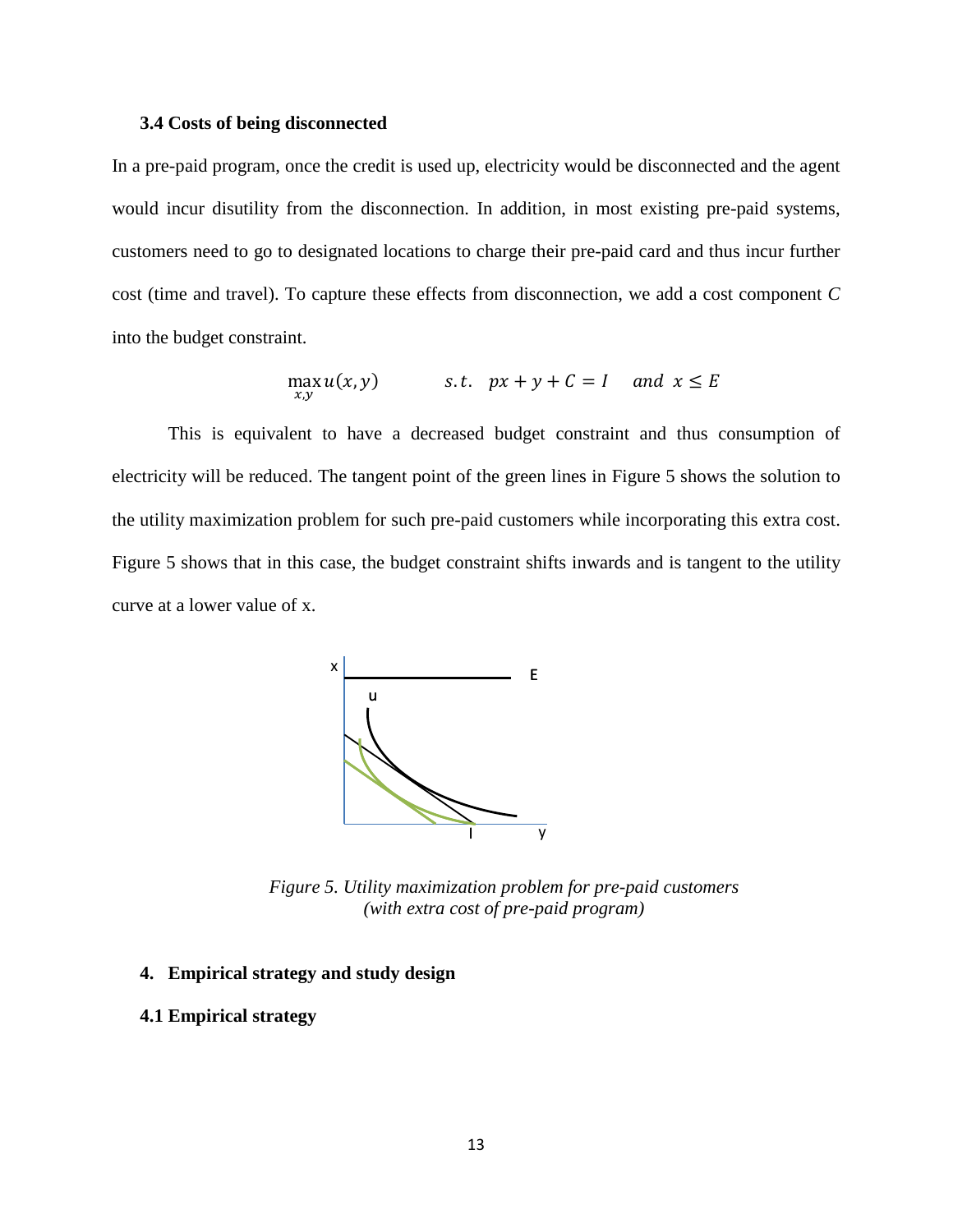The standard residential price plan is called E-23 plan for SRP customers. In this study, we estimate the casual impact on electricity consumption of switching to M-power (the prepaid plan) from the standard residential price plan. However, M-Power is a voluntary plan and there will be selection-bias issues. Un-observable factors such as household budgeting skills, ability to reduce energy consumption, and willingness to be more conscious about energy consumption can affect both the participation of pre-paid program and electricity consumption. For example, participants of the pre-paid program could be those that have poorer household budgeting skills in the first place and even if they switched to the pre-paid program, they still can't manage their energy expenditure better, which will lead to an under-estimate of the treatment effects. It is also possible that households that are willing to switch to the pre-paid program might be those that have better ability to reduce their energy consumption because they have fewer people in the household, which will lead to an over-estimate of the treatment effects. It is also possible that consumers who are more conscious about their energy consumption want to switch to the prepaid program, which again will lead to an over-estimate of the treatment effects.

In order to eliminate the selection bias and to estimate the causal impact, we apply a combination of matching and difference-in-differences (DID) approaches. Fowlie et al. (2012) use a similar matching and DID approach to analyze emission trading programs. Matching methods select a control group that is as similar to the treatment group as possible prior to the treatment (Fowlie et al., 2012), which is referred to as a Nonequivalent Control Group Design (Campbell & Stanley, 1963). The Electric Power Research Institute (EPRI) Research Protocol (EPRI, 2010a) states that "the objective of this approach is to create a non-equivalent control group that is as similar as possible to the treatment group formed by volunteer participants."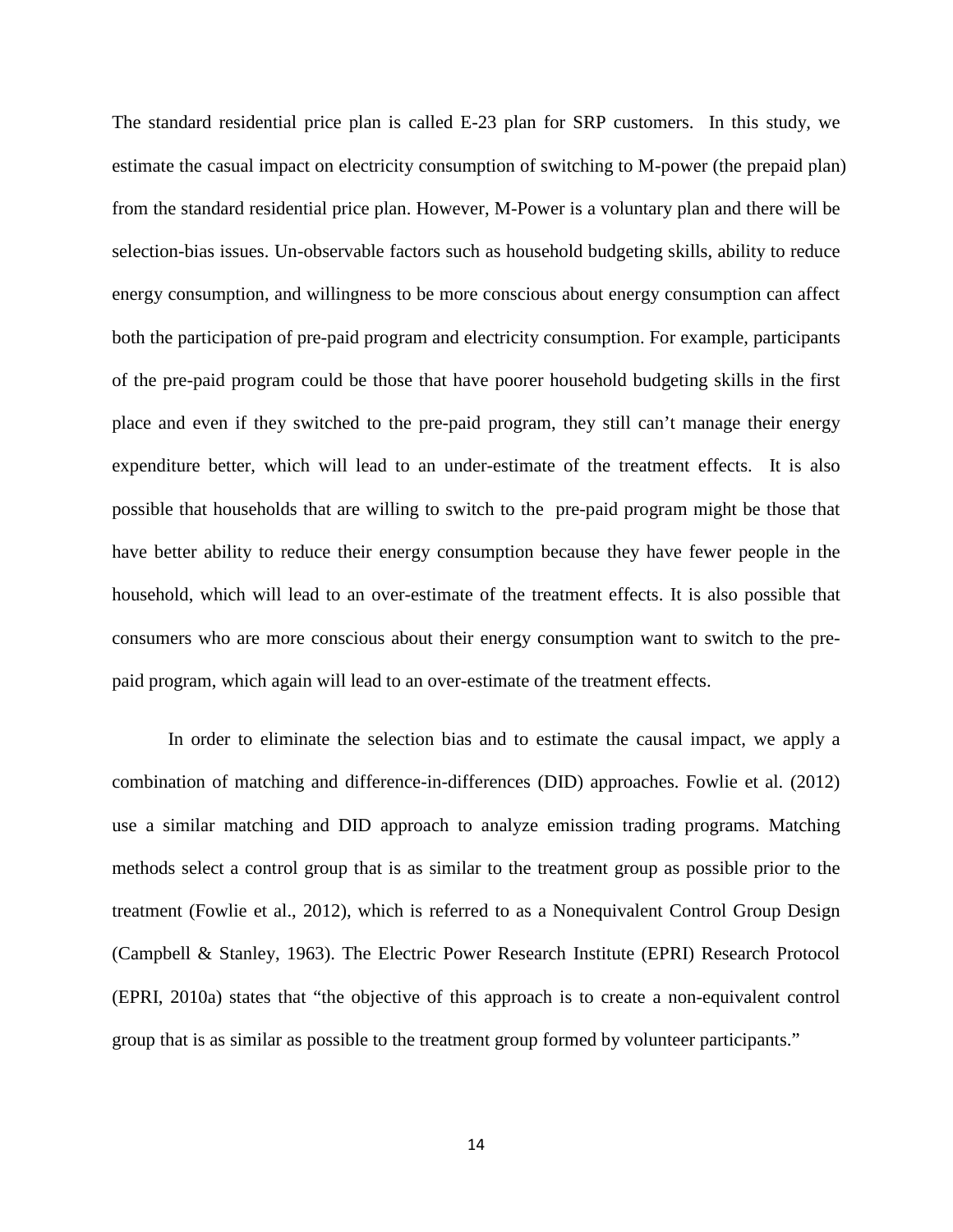In the case of voluntary program participation, researchers can implement a matching method if the following three assumptions hold: 1) each observation has independent and identical distribution (i.i.d. sample); 2) if conditional on the observed control variables, the participation and the outcome variables are independent or that only observable factors influence participation and the outcome variables simultaneously, the so-called selection on observables (Conditional Independence or CIA); 3) given a level of the observed control variables, the probability of a subject participating in the program is between zero and one (Common Support or CS). In a case where selection is based on unobservable attributes, (meaning that assumption 2 is violated), researchers can implement a combination of matching and difference-in-differences (DID) estimator such as panel regressions (which includes flexible fixed effects to eliminate the unobservable factors).

In this study, Assumptions 1 and 3 can be justified to hold: conditional on the observables, each residential customer is likely to be independent of each other and has a similar distribution of energy consumption (Assumption 1); given a level of the key observable attributes – location, arrearage amount and energy consumption stratum – there are both customers that volunteered to participate in the pre-paid program and customers that did not (Assumption 3). Assumption 2 is harder to justify and also generally not testable, so we apply a DID approach.

Exact matching is not always feasible. Inexact matching requires a measure of "distance" between any two observations, *i* and *j*. This proposal adopts Euclidian-type distance matching (Rosenbaum and Rubin 1983). Euclidian-type distance matching is to find a control household that has the shortest distance with the treatment household where the distance is  $d_{ij} = (x_i - x_j)' W(x_i - y_j)$  $x_i$ ) and x is a vector of observed attributes prior to the start of treatment and *W* is a weight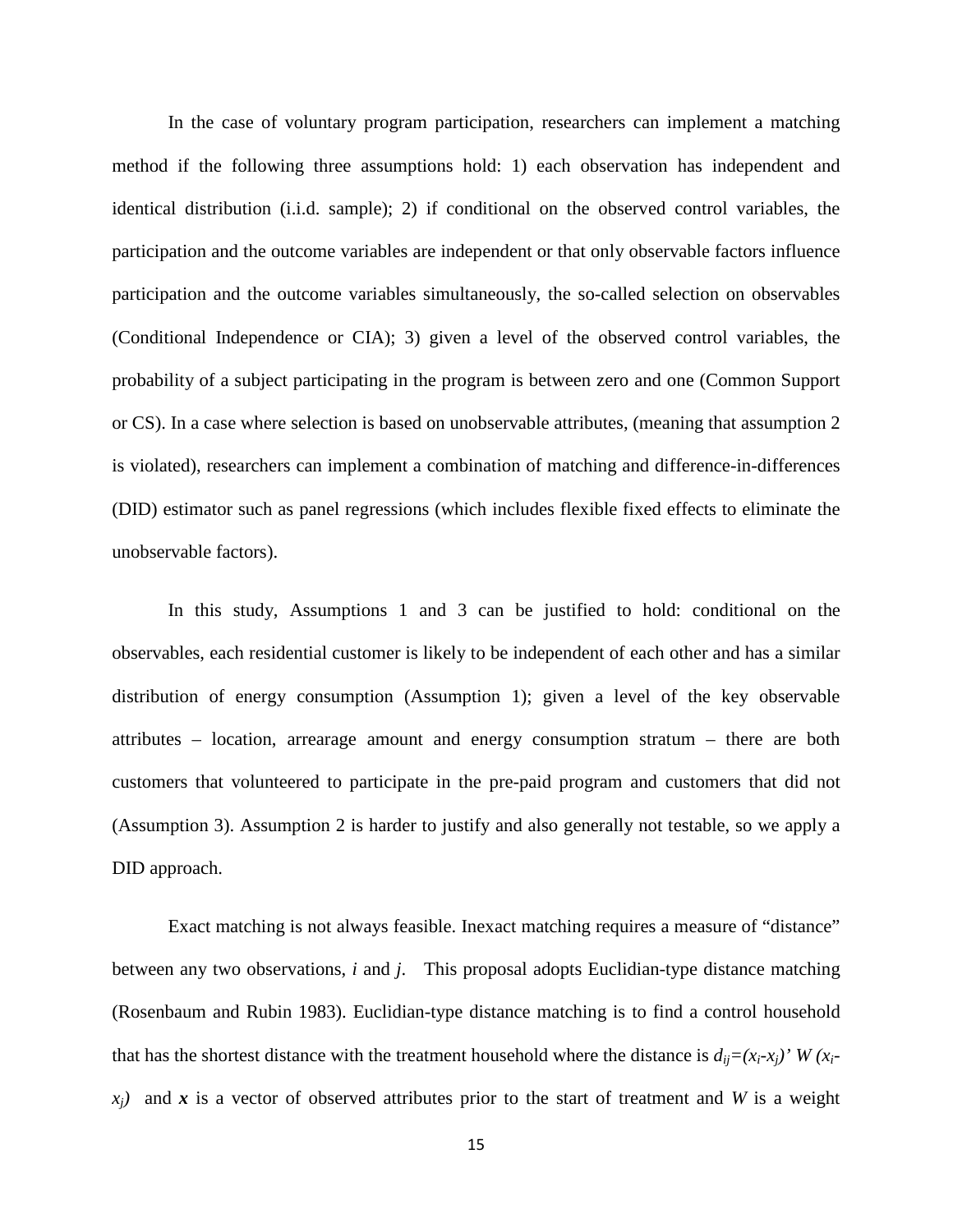matrix. Different matching algorithms including single nearest neighbor, k-nearest neighbor and kernel matching were tried to find the optimal control group.

We also checked the balancing statistics of the matching results. In order to have valid estimates on the treatment effects using the matching approach, it is important to ensure that the treatment group and control group are indeed comparable on pre-treatment attributes. This is called balancing of groups. Two important balancing statistics are used to test the sample equivalence: standardized mean difference (SMD) to check for sample means and variance ratios (VRs) to check for distribution and higher-order sample moments (Linden and Samuels, 2013). SMD for a given attribute  $X_i$  is defined as

$$
smd_j = \frac{|\bar{x}_{jT} - \bar{x}_{jC}|}{\sqrt{\frac{(S_{jT})^2 + (S_{jC})^2}{2}}},
$$

where the numerator is the absolute difference in average  $X_i$  between the treatment and control groups (subscripts *T* and *C*, respectively); the denominator is the average standard deviation of the two groups. Although there is no empirical evidence in the literature on using which cut-off point to define balance, Normand et al. (2001) suggest that if SMD is greater than 0.1 and Rubin(2001) suggest that if SMD is greater than 0.25, then it implies that treatment and control groups are not balanced in means.

VR for a given attribute  $X_i$  is defined as

$$
VR_j = \frac{(S_{jT})^2}{(S_{jC})^2} \quad ,
$$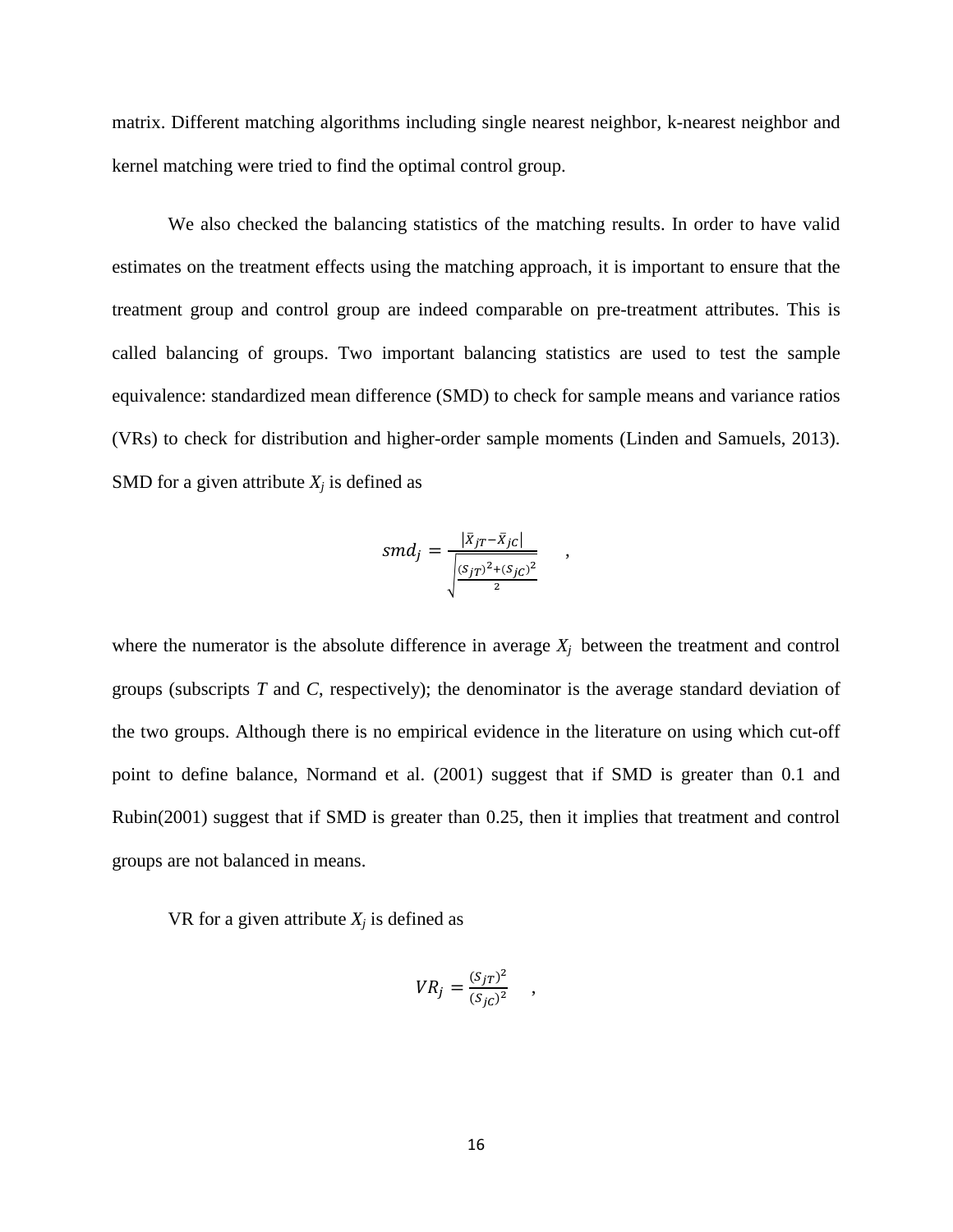where  $S_{iT}$  is the standard deviation of  $X_j$  in the treatment group and  $S_{iC}$  is the standard deviation of  $X_i$  in the control group. Rubin suggests that if  $VR$  is greater than 2 or less than 0.5, it implies imbalance of the distribution of the two groups.

## **4.2 Study design**

The general study design is summarized in Table 1. Summer and winter studies are separate. For the summer study, the treatment group customers are those who switched to the pre-paid program between November 2008 and April 2009. The pre-test period is May 2008 to Oct 2008 and the post-test period is May 2009 to Oct 2009. For the winter study, the treatment group customers are those who switched to the pre-paid program between May 2009 and Oct 2009. The pre-test period is Nov 2008 to April 2009 and the post-test period is Nov 2009 to April 2010.

# <Insert Table 1 here>

Customers' meter reading dates can change after they switch to the pre-paid program, which could potentially affect the evaluation. For example, before the switch, the meter reading date of a customer could be on the  $1<sup>st</sup>$  of each month while after the switch, the reading date could be 15<sup>th</sup>. Energy consumption pattern can change within 15 days because of variation in weathers within 15 days. Thus we filtered the pre-paid customers to only include those whose post-test meter reading dates are within  $+/- 7$  days of the pre-test dates.

The pre-test period customer level attributes are used for matching. For a pre-paid customer, a control customer who is located in the same city, zip code and street and that has the most similar pre-test energy consumption level as the treatment customer is identified.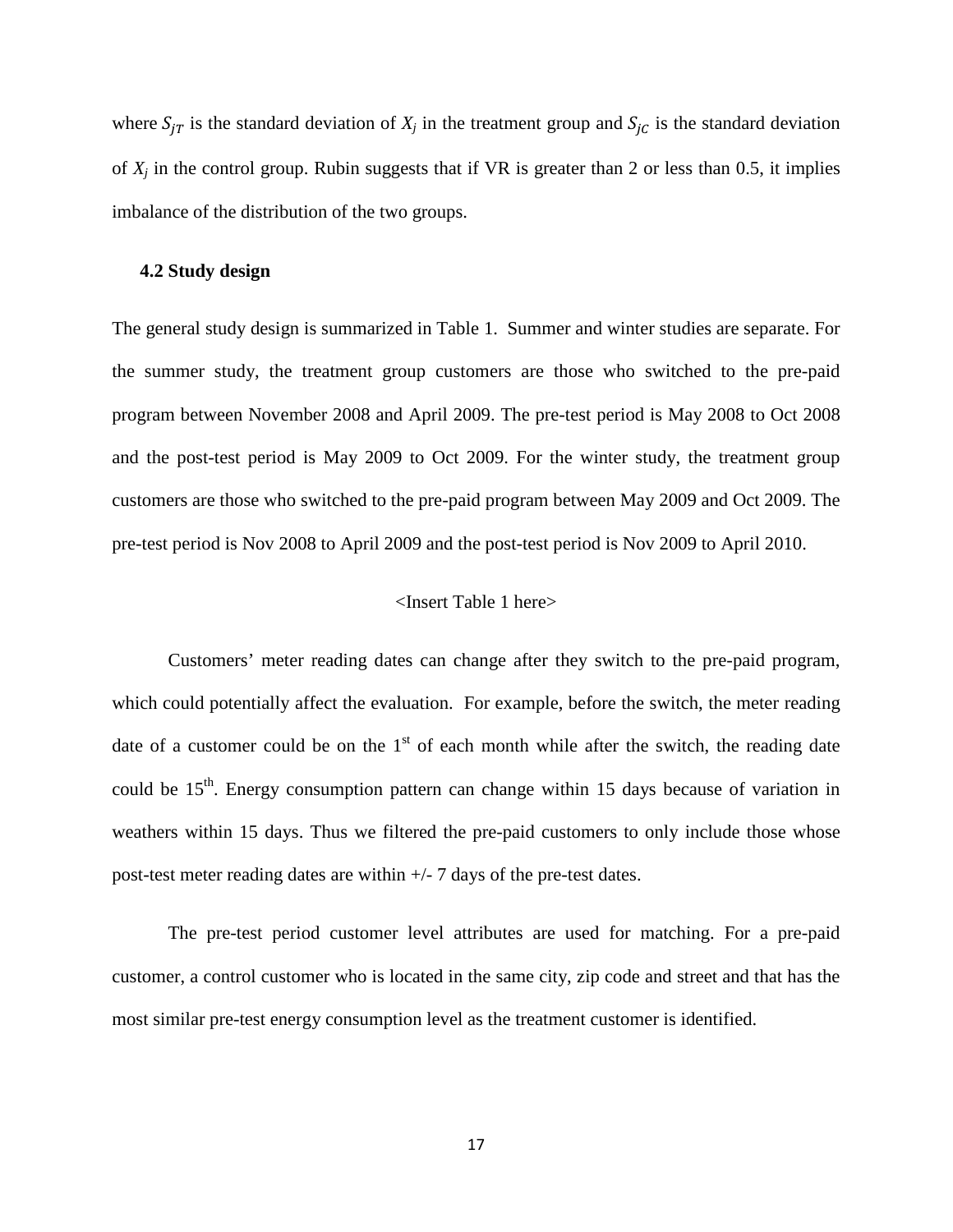## **5. Data**

There are 363 pairs of control and treatment customers for the summer study and 1,278 pairs for the winter study. Table 2 shows the summary statistics of the energy usage for the pre-paid customers and their control customers as well as the balance check results for sample equivalence. For the summer study, before the treatment customers switched to the pre-paid program, the treatment and control customers had similar daily energy usage levels of about 57~58 kWh. After the switch, the energy usage level of control customers stayed the same at about 58 kWh while the treatment customers dropped their energy usage to 52 kWh. Similarly, for the winter study, the treatment and control customers had similar energy usage levels before the switch while after the switch the treatment customers dropped their energy usage while control customers' stayed the same.

# <Insert Table 2 here>

The balancing statistics SDM is 0.05 for the summer study and 0.01 for the winter study, with both below 0.1, which suggests that the control and treatment groups are equivalent in terms of sample means. The statistics VR is 1.26 for the summer study and 1.25 for the winter study, with both below 2 and greater than 0.25, which suggests that the sample distribution between control and treatment groups are also equivalent.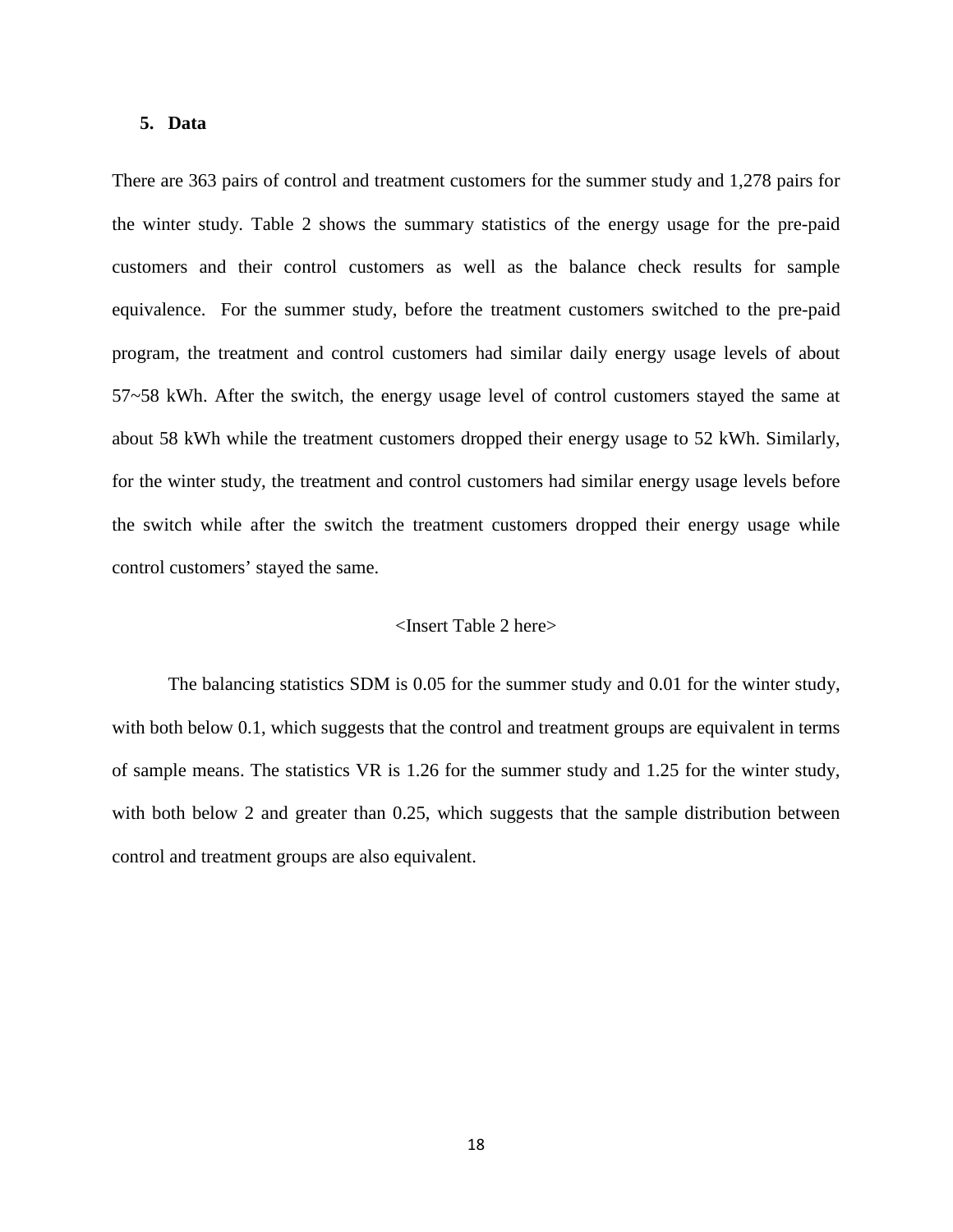

*Figure 6. Distribution of the distance (in miles) between a pair of control and treatment customer*

Figure 6 shows the distribution of the distance (in miles) between a pair of control and treatment customer. Most control customers are located within 1 miles of distance to their treatment customers and this can ensure the elimination of complicating factors from being in different neighborhoods.

# **6. Results**

We first conduct statistical two sample test to evaluate whether there are statistically significant differences between the control and treatment groups in their post- and pre- test electricity consumption. Table 3 lists the results. The left hand side column of Table 3 uses the traditional subtraction DID method, which means testing  $T_{\text{post}}-T_{\text{pre}}=C_{\text{post}}-C_{\text{pre}}$ .  $T_{\text{post}}$  is the outcome variable (e.g. energy consumption) of the treatment group after the treatment and  $T_{pre}$  is the outcome variable of the treatment group prior to the treatment. Similarly,  $C_{\text{post}}$  is the outcome variable (e.g. energy consumption) of the control group after the treatment and  $C_{pre}$  is the outcome variable of the control group prior to the treatment. Traditional subtraction DID estimator of the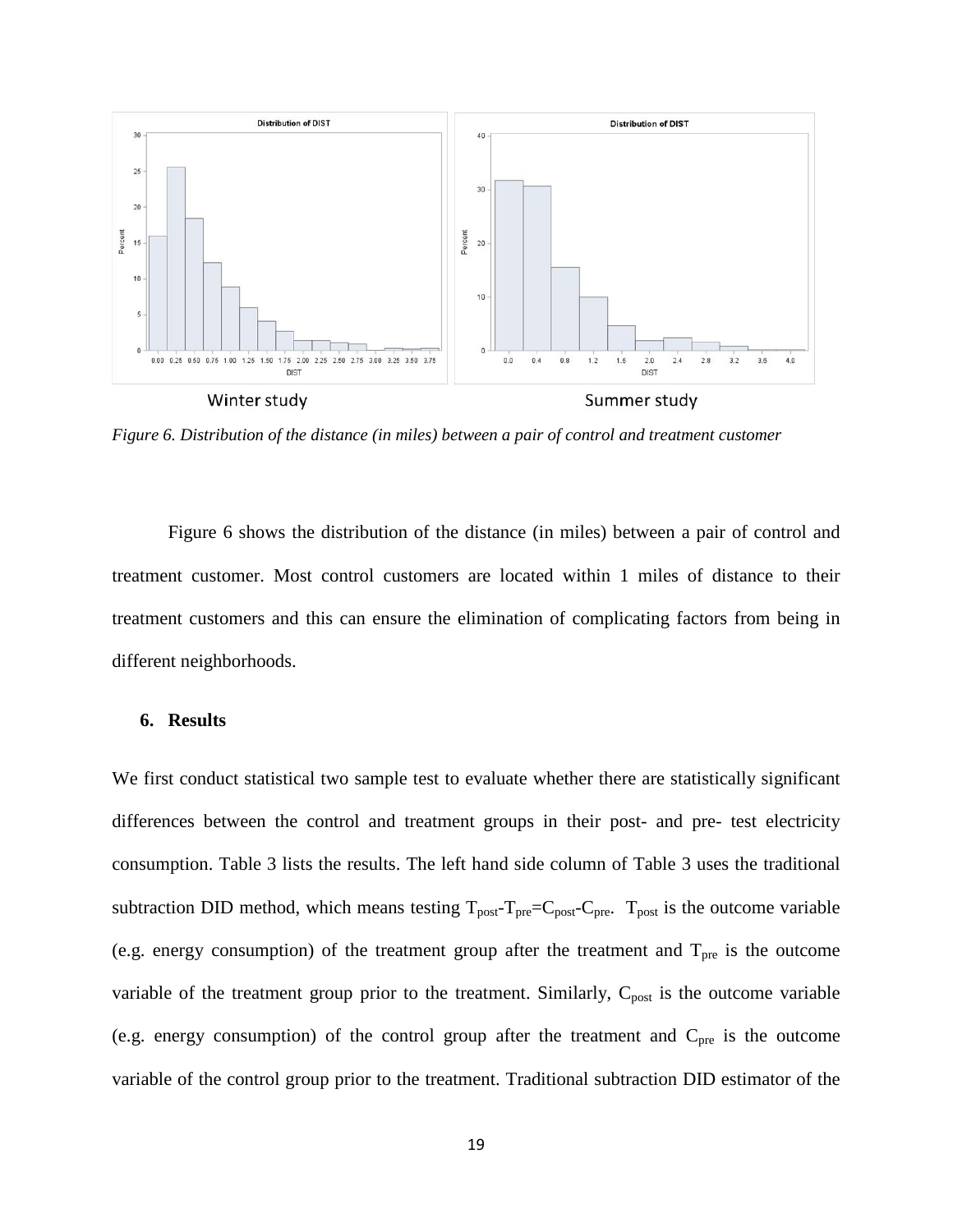treatment effect is  $\hat{\beta}^{DID} = (T_{post} - T_{pre}) - (C_{post} - C_{pre})$ . The right hand side column uses the percentage DID method, which means testing  $T_{post}/T_{pre}=C_{post}/C_{pre}$ . We also conduct the percentage method because this ensures that every customer in the small samples has equal impact in the energy analyses.

#### <Insert Table 3 here>

We conduct both t-test and the non-parametric test (Wilcoxon sighed-ranks test). The pvalue shows that both tests are statistically significant at 1% level, which suggests that the control and treatment customers had statistically significant differences in their energy usage after the treatment customers switched to the pre-paid program. From the traditional subtraction DID method, in the summer, pre-paid customers reduced their average daily energy consumption by -6.64-0.24=6.88 kWh; in the winter, pre-paid customers reduced their average daily energy consumption by -4.64-0.31=4.95 kWh. From the percentage method, pre-paid customers saved their energy consumption by  $0.9-1=10\%$  in the summer and by  $0.86-1=14\%$  in the winter.

We then conduct panel regression methods to control for more characteristics. The complete panel regression model is as follows:

$$
kWh_{ii} = \alpha + \beta * M\text{-}Power_{it} + \lambda *Arear_i + \delta *Arear_i * M\text{-}Power_{it} + \sum_{1}^{K} \theta_k * Usage\_stratum_{ki}
$$

$$
+ \sum_{1}^{K} \eta_k * Usage\_stratum_{ki} * M\text{-}Power_{it} + \alpha_i + \varepsilon_t + \tau_{it}
$$
(1),

where *i* indicates individual customer; *t* indicates time period; *kWh* is the average daily energy consumption; *M-Power* is a dummy variable that is equal to one if customer *i* is on M-Power program (pre-paid program) at time *t*; *Arrear* is the amount of money a customer owed to the utility company prior to the start of the treatment period, which can serve as a proxy for customer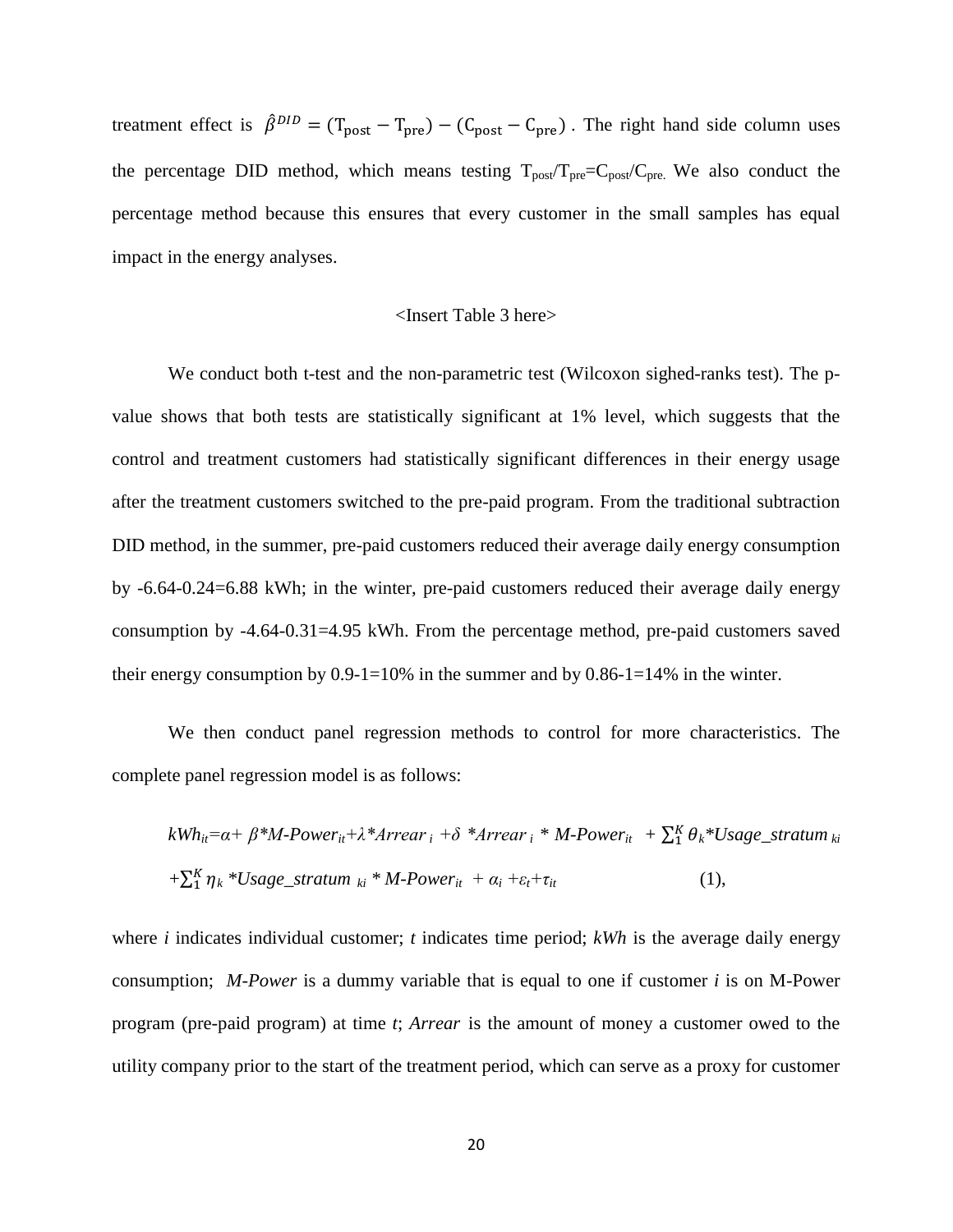wealth level with higher amount of arrear indicating lower level of wealth*; Usage\_stratum* is a series of dummy variables indicating the pre-test energy consumption categories (S1: summer monthly kWh<400; S2: 400≤summer monthly kWh<850; S3: 850≤summer monthly kWh<1300; S4: 1300≤summer monthly kWh<1800; S5: 1800≤summer monthly kWh<2600; S6: summer monthly kWh ≥ 2600);  $\alpha_i$  is individual fixed effects and  $\epsilon_t$  is time fixed effects.

We estimate different model specifications of equation (1). Tables  $4 \& 5$  are the panel regression results for summer study. Table 4 uses random effects model <sup>[6](#page-20-0)</sup> and Table 5 uses fixed effects model. The coefficient for the M-Power dummy variable measures the impact of the M-Power program on daily energy usage, and it is negative and statistically significant for all models, indicating that M-Power program leads to statistically significant energy reductions. Models 1-8 have different control covariates. Models 1-3 show that on average, M-Power program in the summer reduces average daily energy usage by 6.8~7.3 kWh. At the mean pretreatment energy usage level of 58.656 for the treatment customers, this energy reduction amounts to about 12% energy savings. In Models  $4 \& 5$ , the coefficient of the interaction term *Arrear\*M-Power* is negative and statistically significant, which indicates that customers with higher arrear amount or lower wealth level tend to save more energy. The coefficient of -0.00630 in Model 4 implies if a customer's arrear of the month prior to switching to M-Power is \$100 higher, the customer will reduce his/her energy consumption by about 0.6 kWh more. This further decrease in energy consumption by customers with higher arrear could result from the fact that higher-arrear customers have lower income or tighter budget for energy consumption. Model 5 adds the interaction terms between energy usage stratum dummies and M-Power. The base case is highest usage stratum. The coefficient for *M-Power* in Model 5 is the energy

<span id="page-20-0"></span><sup>&</sup>lt;sup>6</sup> We conduct random effects models in addition to fixed effects models because there are several time-invariant variables whose coefficients are of interest to the econometrician and policy makers.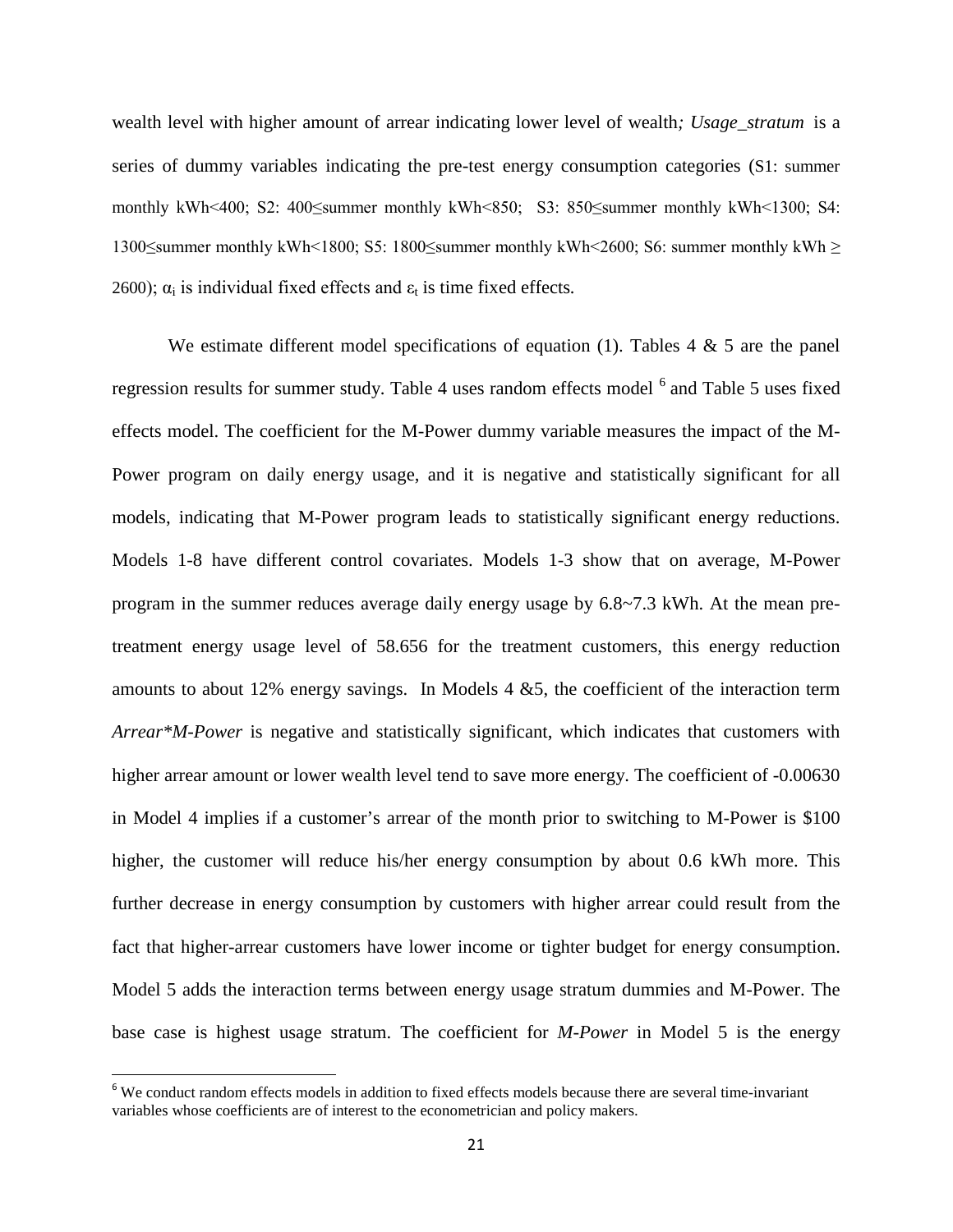reduction by the customers in the highest usage stratum in the base case, a daily reduction of 12.8 kWh. The coefficients for the interaction terms between energy usage stratum dummies and M-Power are positive and statistically significant, indicating that compared to higher usage customers, lower usage customers save less on their energy consumption in terms of kWh.

# <Insert Tables 4&5 here>

Similar results are found in Table 5 which lists the fixed effects model results for the summer study. From Model 6, M-Power program in the summer reduces average daily energy usage by 6.89 kWh or 6.8/58.656=12%. Model 7 shows that if a customer's arrear of the month prior to switching to M-Power is \$100 higher, the customer will reduce his/her energy consumption by about 0.7 kWh more. Model 8 also shows that higher usage customers save more kWh on their energy consumption.

Tables 6 & 7 list the results for winter study. Models in Table 6 use random effects and models in Table 7 use fixed effects. Models 9, 10, 11 in Table 6 and Model 14 in Table 7 show that on average, M-Power reduces customers' winter daily average energy consumption by 4.9~5.1 kWh. At the mean pre-treatment energy usage level of 32.260 for the treatment customers, this energy reduction amounts to about 15% energy savings. Models 12 & 15 show that higher-arrear or lower-wealth customers reduce their winter daily energy consumption more, consistent with the summer results. From Model 12, the coefficient for Arrear\*M-Power is 0.00752, indicating that if a customer's arrear of the month prior to switching to M-Power is \$100 higher, the customer will reduce his/her energy consumption by about 0.75 kWh more. Model 16 shows that higher usage customers save more kWh on their energy consumption in the winter, but different from the summer results, winter results show that such change in energy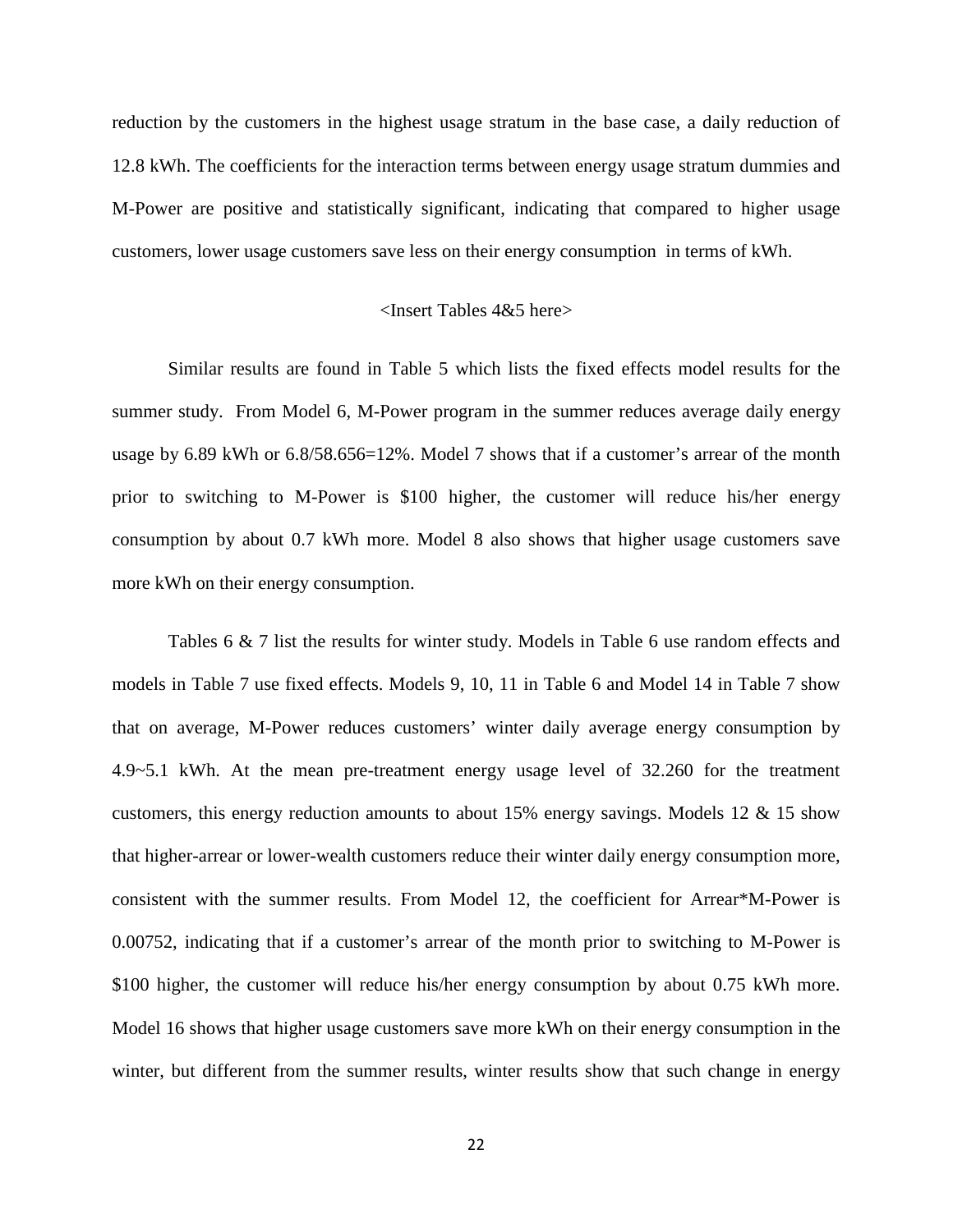reduction is not monotonic. Stratum 3 customers saved the least compared to other stratum customers.

# <Insert Tables 6&7 here>

Tables 8 & 9 combine the summer and winter study in the estimation. The interaction term *Winter\*M-Power* can test whether consumers save more energy in the winter than they do in the summer. The coefficients for *Winter\*M-Power* are all statistically significant and positive, indicating that consumers save more electricity in the summer.

<Insert Tables 8&9 here>

#### **7. Robustness checks**

Although the combination of matching and DID methods can eliminate the selection bias originated from time-invariant and entity-invariant unobservables, it is likely that there are timevariant individual or neighborhood factors that can alter consumers' participation in pre-paid program and also their electricity consumption, causing biased estimation of the treatment effects. To deal with these time-variant factors, we conduct the following robustness checks.

*Wealth stratum-time fixed effects:* It is likely that households within the same wealth level groups face similar shocks such as employment status shock and income shock. We use arrear amount as the proxy for wealth level and create five wealth level stratum (Stratum 1: arrear<0 meaning that utilities actually owe the consumers money; Stratum 2:  $0 \leq$  arrear <200; Stratum 3: 200≤ arrear<500; Stratum 4: 500≤ arrear<1000; Stratum 5: arrear ≥ 1000). Then we include the wealth stratum-time fixed effects (*εwt*) in the panel regression model as shown in equation (2). For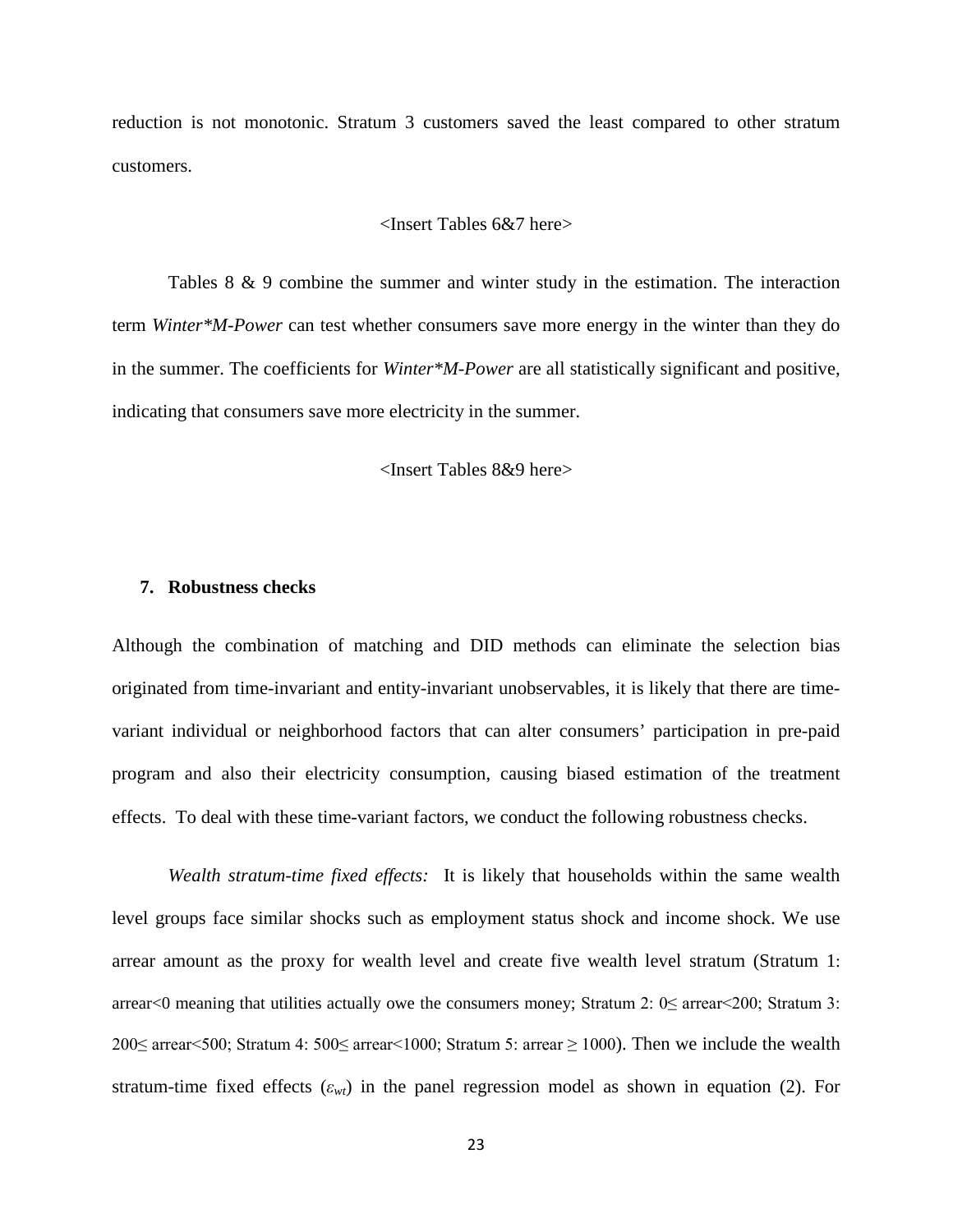robustness checks we are mainly interested in the average treatment effects of all categories of customers and thus we do not include variables involving *Arrear* or *Usage\_stratum* as explanatory variables.

$$
kWh_{it} = \alpha + \beta * M\text{-}Power_{it} + \alpha_i + \varepsilon_{wt} + \tau_{it}
$$
\n<sup>(2)</sup>

*Zip code-time fixed effects*: Neighborhood time-variant factors such as peer effects and neighborhood infrastructure development might also influence the participation in pre-paid plan and energy consumption. Thus we include a zip code-time fixed effects  $(\varepsilon_{zt})$  as shown in equation (3) to control for these neighborhood time-variant factors.

$$
kWh_{it} = \alpha + \beta * M\text{-}Power_{it} + \alpha_i + \varepsilon_{zt} + \tau_{it}
$$
\n<sup>(3)</sup>

*Entity-year fixed effects*: Ideally entity-time fixed effects at a coarser time level can be used to control for individual level time-variant unobservables at the coarser time level. Our dataset has the monthly electricity bill information, which means entity-year or entity-quarter fixed effects can be utilized. For summer study, the pre-test and post-test periods are in two separate years. Thus the treatment variable *M-Power<sub>it</sub>* does not vary for an individual within a given time frame finer than a year for summer study. As a result, we can't include entity-year fixed effects in the summer study. However, winter study spans three years and for the treatment groups the treatment variable *M-Powerit* does vary in 2009. Thus we include the entity-year fixed effects  $(a_i)$  for the winder study as the third robustness check and make individual observation at monthly level, as shown in equation (4).

$$
kWh_{it} = \alpha + \beta * M\text{-}Power_{it} + \alpha_{iy} + \varepsilon_t + \tau_{it}
$$
 (4)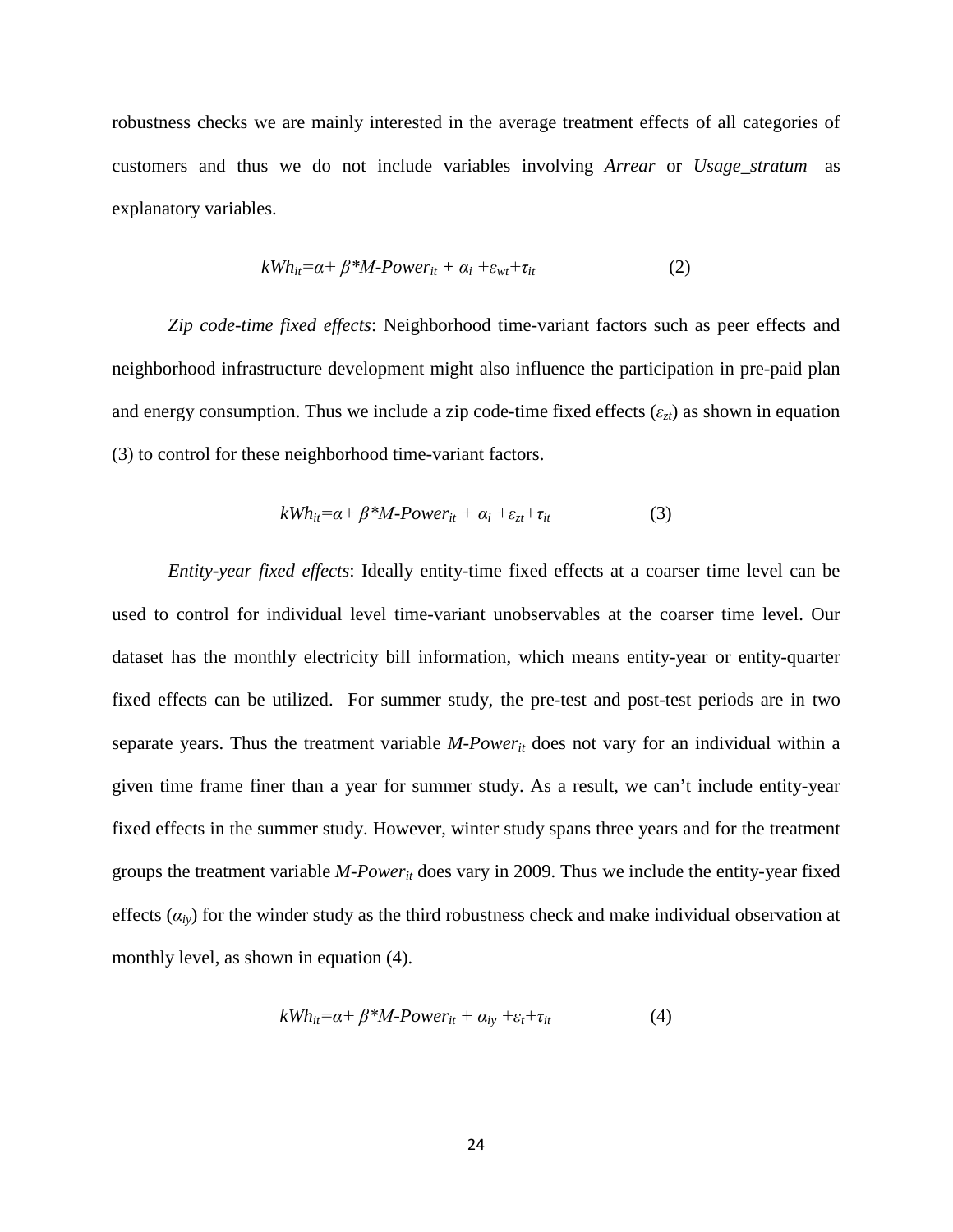Results of the robustness checks are listed in Table 10 and the results show that the prepaid plan still has statistically significant influence on electricity consumption reduction.

# <Insert Table 10 here>

## **8. Welfare and policy implications**

Surveys show that on average M-Power customers charge their pre-paid cards 3~4 times per month and customers drive 2-3 miles (round trip) to purchase the power (EPRI, 2010b). Assuming a 23.3 mpg fuel economy in 2010 (BTS, 2014) and 3\$/gallon gas price, this amounts to extra monetary cost of \$0.3 per month. Because the pay centers are usually located at grocery stores so customers can charge their cards while doing grocery shopping. Thus the marginal cost of time to charge the cards is low. On average, M-Power customers save 6kWh per day. SRP residential average electricity price is \$0.1/kWh. So the saved energy cost is \$0.6 per day or \$18 per month, which is significantly higher than the monthly monetary cost of going to the pay center. Thus there is apparent monetary gain of pre-paid customers. Future analyses will be conducted to evaluate comprehensive welfare impact, when data on the cost and benefit of utility companies is available.

In addition to monetary rewards to the consumers, pre-paid electricity plan also reduces the negative externalities associated with consuming fossil fuel-generated electricity such as carbon emissions and emissions of other environmental pollutants. With the challenge of energy independence and climate change, policy makers need to identify cost-effective and efficient policy instruments and programs to reduce consumption of fossil fuels. This study shows that pre-paid electricity plan can be an effective instrument to reduce carbon emissions and energy consumption and in the meanwhile have the potential to achieve welfare gain. Compared to other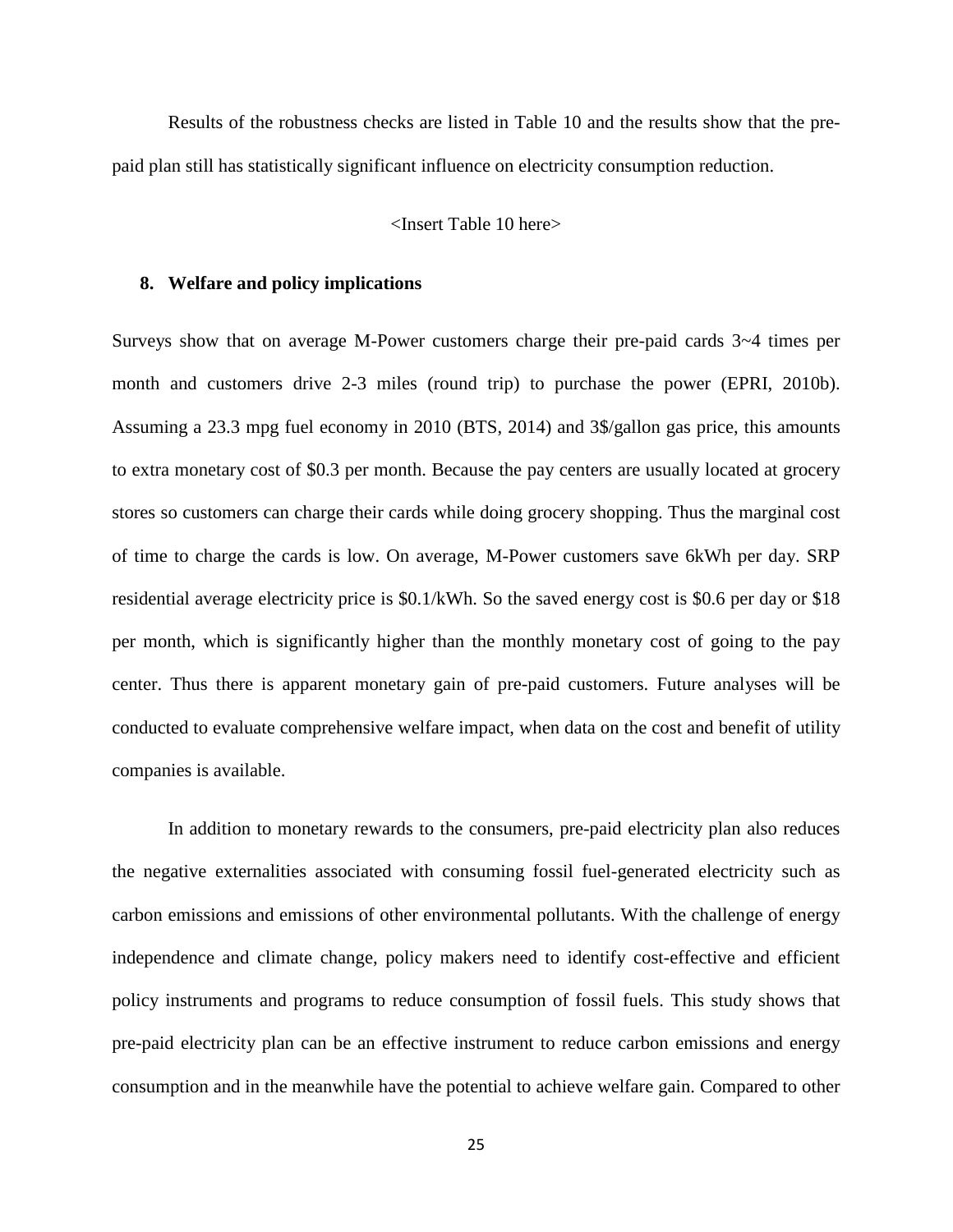types of energy behavioral programs, pre-paid plan achieves higher percentage of energy savings – 12% as found in this study. For example, Allcott (2011b) finds that behavioral interventions of providing home energy reports compared to peers can save energy consumption by about 2%. Faruqui et al. (2010) finds that in-home displays (IHDs) alone reduce energy consumption by about 7%. The reasons for the much higher energy reduction rate of pre-paid program could be, as demonstrated in the theoretical framework, that pre-paid plan can significantly reduce the inattention problem on energy consumption. In addition, the pre-paid program analyzed in this study also installs IHDs and there is still additional 5% savings compared to programs of only IHDs. This means that the payment procedure itself of the pre-paid program also contributes to energy savings. Thus it is important to bring policy makers' attention to pre-paid electricity programs as potential instruments for reducing carbon emissions and energy consumption.

# **9. Conclusions**

In a pre-paid electricity plan, customers pay in advance for the amount of electricity they can consume. When the pre-paid amount is close to being used up, customers then add money to their accounts in order to continue electricity usage. A pre-paid plan can help energy conservation and thus can be a potential compliance mechanism for the recent EPA's proposed rule on reducing carbon emissions from existing power plants (EPA, 2014).

This paper first demonstrates using basic economic theory that here are four possible channels for the reduction in electricity consumption from a pre-paid plan: nudging, price effects, information provision, and costs of being disconnected. Then, using customer level residential billing data from 2008-2010 of a major utility company in Phoenix metropolitan area, this study adopts a matching approach and a difference-in-differences method to estimate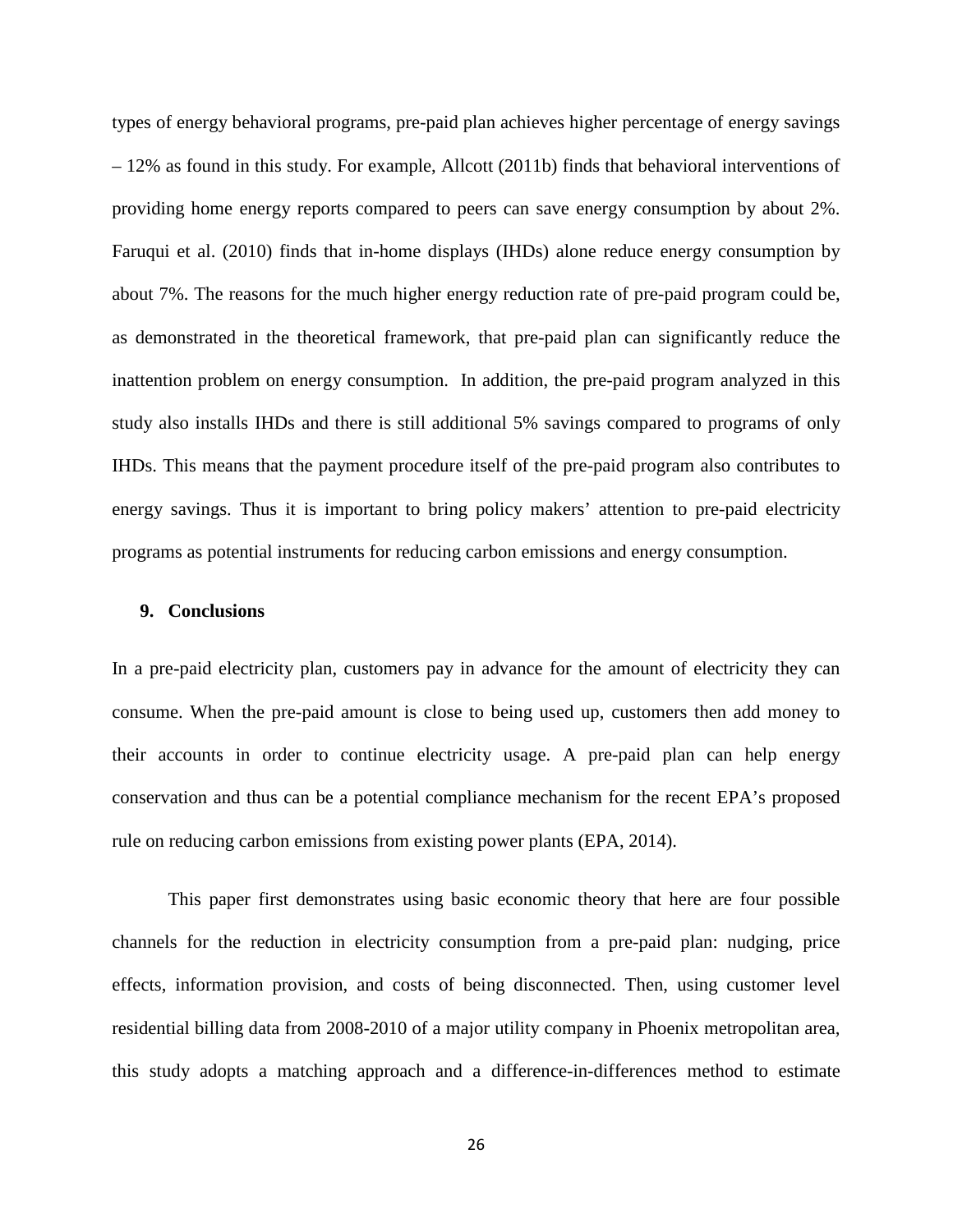empirically the impact of switching to a pre-paid electricity plan on residential electricity consumption, after correcting for selection bias. Findings indicate that switching to a pre-paid program is associated with a 12% reduction in electricity consumption. We also explore the heterogeneity in the response to pre-paid electricity pricing by wealth level. Using arrear amount as a proxy for wealth, we find that customers with lower level of wealth tend to experience greater electricity reduction after the switch. In addition, results show that pre-paid customers save more electricity in the summer than winter, which has important implication for managing peak demand and load shape for utility companies since summer is when system peak demand usually happens.

The exact mechanisms for the energy conservation need to be empirically tested. SRP plans to implement online SmartCard charging platform, which can significantly reduce the cost of going to a pay center. If after implementing the online platform there is still conservation in energy, the conservation would then come from nudging, price effects and information provision channels. Further experiments such as comparing pre-paid programs with and without in-home displays can help disentangle the impacts between nudging and information provision.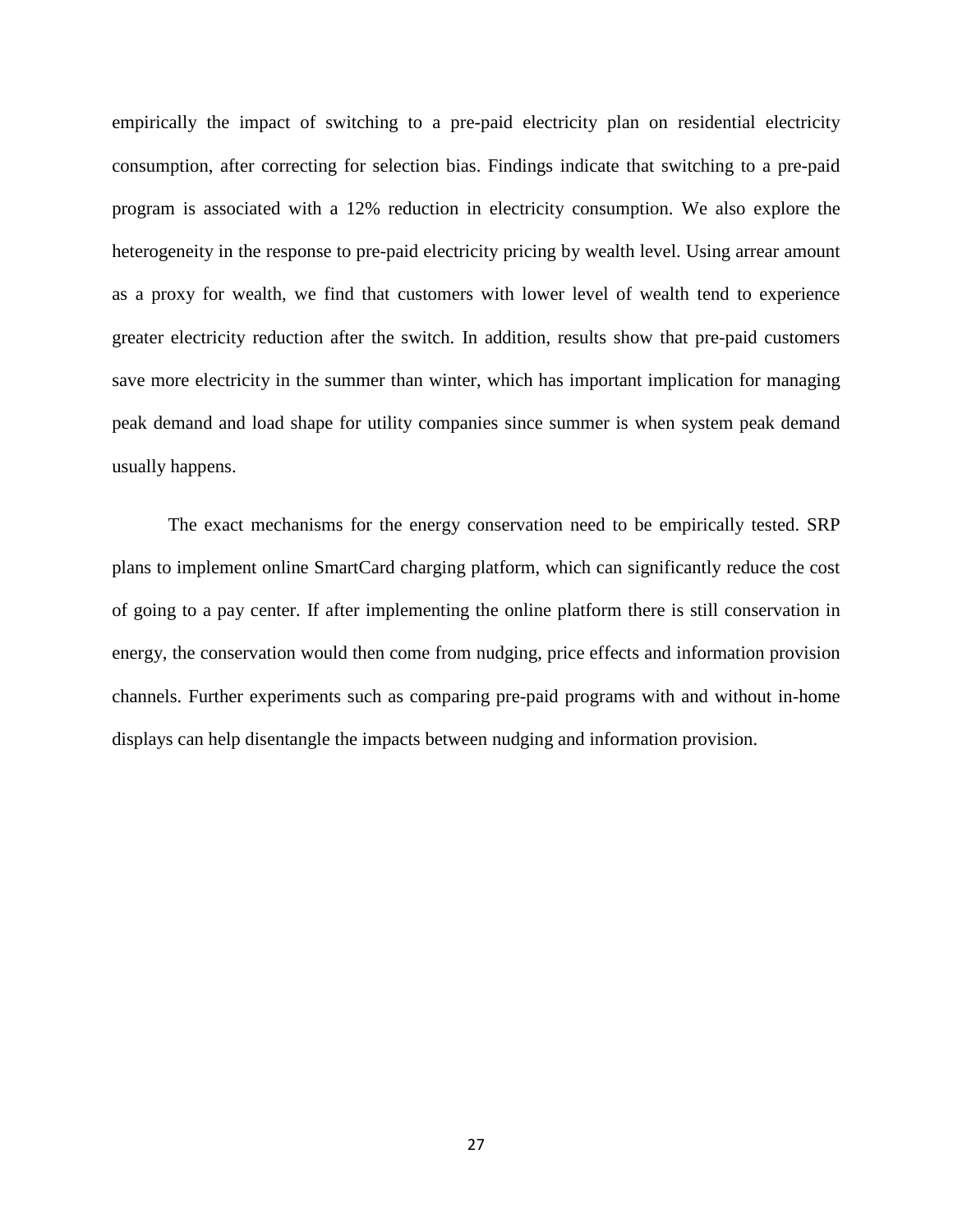# **References**

Aigner, D.J., Newman, J., Tishler, A., 1994. The response of small and medium-size business customers to Time-of-Use (TOU) electricity rates in Israel. *Journal of Applied Econometrics* 9 (3), 283-304.

Allcott, H., 2011a. Consumers' perceptions and misperceptions of energy costs. American Economic Review, Papers and Proceedings 101(3), 98-104.

Allcott,H., 2011b. Social norms and energy conservation. Journal of Public Economics 95 (9- 10) , 1082-1095.

Allcott, H., Greenstone, M., 2012. Is there an energy efficiency gap? Journal of Economic Perspectives 26 (1), 23-28.

Andersona, W., Whitea, V., Finney,A., 2012. Coping with low incomes and cold homes. Energy Policy 49, 40–52.

Bandyopadhyay, K., 2008. User acceptance of prepayment metering systems in India. International Journal of Indian Culture and Business Management 1, 450-465.

BLS, 2012. Consumer Expenditures in 2012. Bureau of Labor Statistics. Available at <http://www.bls.gov/cex/csxann12.pdf>

BTS, 2014. Average fuel efficiency of U.S. light duty vehicle. Bureau of Transportation Statistics. Available at

[http://www.rita.dot.gov/bts/sites/rita.dot.gov.bts/files/publications/national\\_transportation\\_statist](http://www.rita.dot.gov/bts/sites/rita.dot.gov.bts/files/publications/national_transportation_statistics/html/table_04_23.html) [ics/html/table\\_04\\_23.html](http://www.rita.dot.gov/bts/sites/rita.dot.gov.bts/files/publications/national_transportation_statistics/html/table_04_23.html)

Casarin, A.A., Nicollier, L., 2009. Prepaid Meters in Electricity. A Cost-Benefit Analysis. IAE business school working paper. Available at [http://www.iae.edu.ar/pi/Documentos%20Investigacin/Working%20Papers/DT%20IAE01\\_2009.](http://www.iae.edu.ar/pi/Documentos%20Investigacin/Working%20Papers/DT%20IAE01_2009.pdf) [pdf](http://www.iae.edu.ar/pi/Documentos%20Investigacin/Working%20Papers/DT%20IAE01_2009.pdf)

Campbell, D. T., Stanley, C., 1963. Experimental and quasi-experimental designs for research. Boston, MA: Houghton Mifflin.

Costa, D.L., Kahn, M.E., 2013. Energy conservation "nudges" and environmentalist ideology: Evidence from a randomized residential electricity field experiment. Journal of the European Economic Association 11(3), 680–702.

EPA, 2014. Carbon Pollution Emission Guidelines for Existing Stationary Sources: Electric Utility Generating Units, U.S. Environmental Protection Agency, Proposed Rule. Federal Register 79 (June 18), 34830-34958.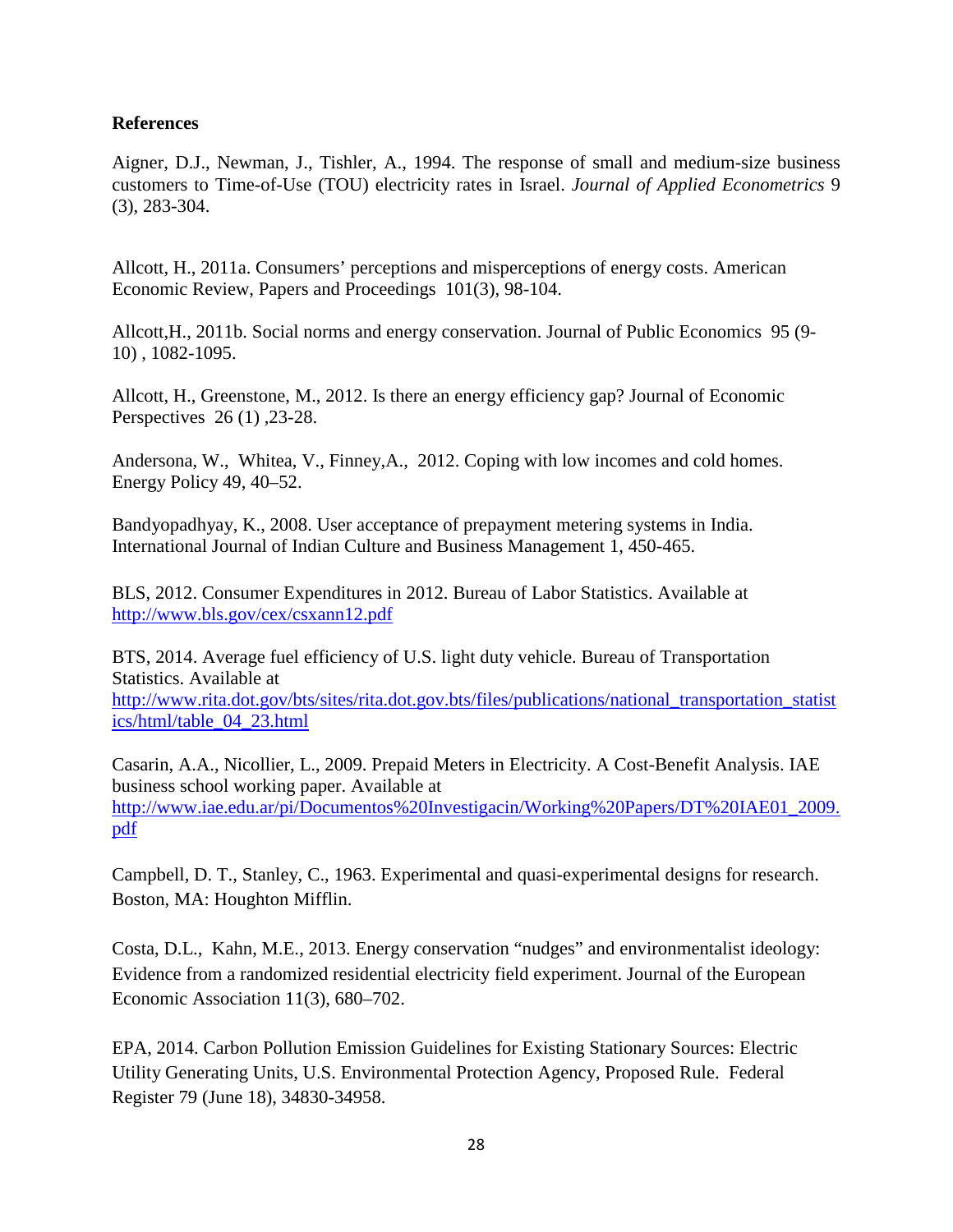EPRI, 2010a. Guidelines for designing effective energy information feedback pilots: Research protocols. Electric Power Research Institute, Report # 1020855.

EPRI, 2010b. Paying upfront: A review of Salt River Project's M-Power prepaid program. Electric Power Research Institute, report # 1020260. Available at [http://www.srpnet.com/environment/earthwise/pdfx/spp/EPRI\\_M-Power.pdf](http://www.srpnet.com/environment/earthwise/pdfx/spp/EPRI_MPower.pdf)

EIA, 2012. 2012 Average Monthly Bill- Residential. U.S. Energy Information Administration. Available at [http://www.eia.gov/electricity/sales\\_revenue\\_price/pdf/table5\\_a.pdf](http://www.eia.gov/electricity/sales_revenue_price/pdf/table5_a.pdf)

Faruqui, A., Sergici, S., Sharif, A., 2010. The impact of informational feedback on energy consumption : A survey of the experimental evidence. Energy 35(4), 1598-1608.

Khan, H.R., Tanzim, F.A., Sreeram, V., Iu, H.C., 2010. A prepaid smart metering scheme based on WiMAX prepaid accounting model. Smart Grid and Renewable Energy 1 (2), 63-69.

Fowlie, M., Holland, S.P., Mansur, E.T., 2012. What do emissions markets deliver and to whom? Evidence from Southern California's NOx trading program. American Economic Review 102(2), 965-993.

Frederick, S., Loewenstein, G., O'Donoghue, T., 2002. Time discounting and time preference: A critical review. Journal of Economic Literature 40 (2), 351–401

Hargreaves, T., Nye, M., Burgess, J., 2010. Making energy visible: A qualitative field study of how householders interact with feedback from smart energy monitors. Energy Policy 38(10), 6111–6119

Ito, K., 2015. Asymmetric incentives in subsidies: Evidence from a large-scale electricity rebate program. American Economic Journal: Economic Policy, forthcoming.

Jessoe, K., Rapson, D., Smith, J.B., 2014. Towards Understanding the Role of Price in Residential Electricity Choices: Evidence from a Natural Experiment. *Journal of Economic Behavior and Organization* 107(A), 191-208.

Jessoe, K., Rapson, D., 2014. Commercial and industrial demand response under mandatory time-of-use electricity pricing. *Journal of Industrial Economics*, forthcoming.

Linden A., Samuels, S., 2013. Using balance statistics to determine the optimal number of controls in matching studies. Journal of Evaluation in Clinical Practice 19, 968-975.

Matsukawa, I., 2004. The effects of information on residential demand for electricity. The Energy Journal 25(1), 1-17.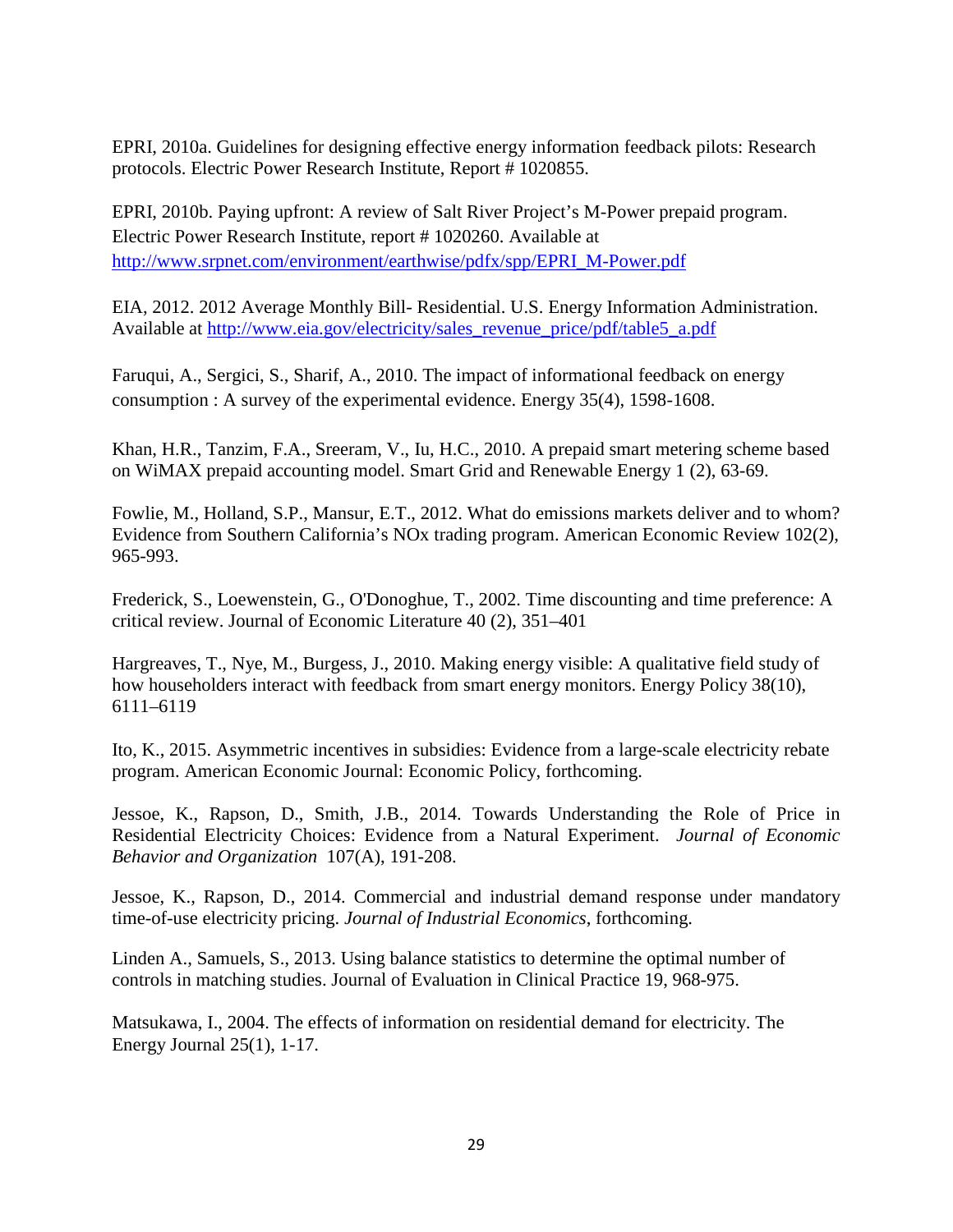Miyogo, C.N., Nyanamba, S.O., Nyangweso, G.N., 2013. An Assessment of the effect of prepaid service transition in electricity bill payment on KP customers, a survey of Kenya Power, West Kenya Kisumu. American International Journal of Contemporary Research 3 (9), 88-97

Mwaura, F.M., 2013. Adopting electricity prepayment billing system to reduce non-technical energy losses in Uganda: Lesson from Rwanda. Utilities Policy 23 (2012) 72-79

Normand, S. L. T., Landrum, M. B., Guadagnoli, E., Ayanian, J. Z., Ryan, T. J., Cleary, P. D. & McNeil, B. J., 2001. Validating recommendations for coronary angiography following an acute myocardial infarction in the elderly: a matched analysis using propensity scores. Journal of Clinical Epidemiology 54, 387–398.

Ogujor, E.A., Otasowie, P.O., 2010. The Impact of the pre-paid meter on revenue generation in Nigeria. The Pacific Journal of Science and Technology 11 (1), 138-142.

O'Sullivan, K.C., Viggers, H.E., Howden-Chapman,P.L., 2014. The influence of electricity prepayment meter use on household energy behaviour. Sustainable Cities and Society 13, 182– 191

Qiu and Kirkeide, 2014. Effects of voluntary time-of-use pricing on summer electricity usage of business customers. Working paper.

Rosenbaum, P.R., Rubin, D.B., 1983. The central role of the propensity score in observational studies for causal effects. Biometrika 70 (1), 41-55.

Rubin, D. B., 2001.Using propensity scores to help design observational studies: application to the tobacco litigation. Health Services & Outcomes Research Methodology 2, 169–188.

Smith, L., 2010. Household energy affordability: Qualitative research report, Wellington. Ministry of Social Development. Retrieved from [http://www.eeca.govt.nz/sites/all/files/hea](http://www.eeca.govt.nz/sites/all/files/hea-qualitative-research-report-oct-2010.pdf)[qualitative-research-report-oct-2010.pdf](http://www.eeca.govt.nz/sites/all/files/hea-qualitative-research-report-oct-2010.pdf)

Tewari, D.D., Shah, T., 2003. An assessment of South Africa's prepaid electricity experiment, lessons learned and their policy implications for developing countries. Energy Policy 31, 11-27.

Villarreal, C., Zafar, M., 2012. A review of pre-pay programs for electricity service. California Public Utilities Commission, report. Available at [http://www.cpuc.ca.gov/NR/rdonlyres/152ED1D4-DD85-4D6F-984B-](http://www.cpuc.ca.gov/NR/rdonlyres/152ED1D4-DD85-4D6F-984B-B84847933A18/0/Prepaypolicypaper0712.pdf)[B84847933A18/0/Prepaypolicypaper0712.pdf](http://www.cpuc.ca.gov/NR/rdonlyres/152ED1D4-DD85-4D6F-984B-B84847933A18/0/Prepaypolicypaper0712.pdf)

Wolak, F.A., 2011. Do residential customers respond to hourly prices? Evidence from a dynamic pricing experiment. *American Economic Review: Papers & Proceedings* 101(3), 83–87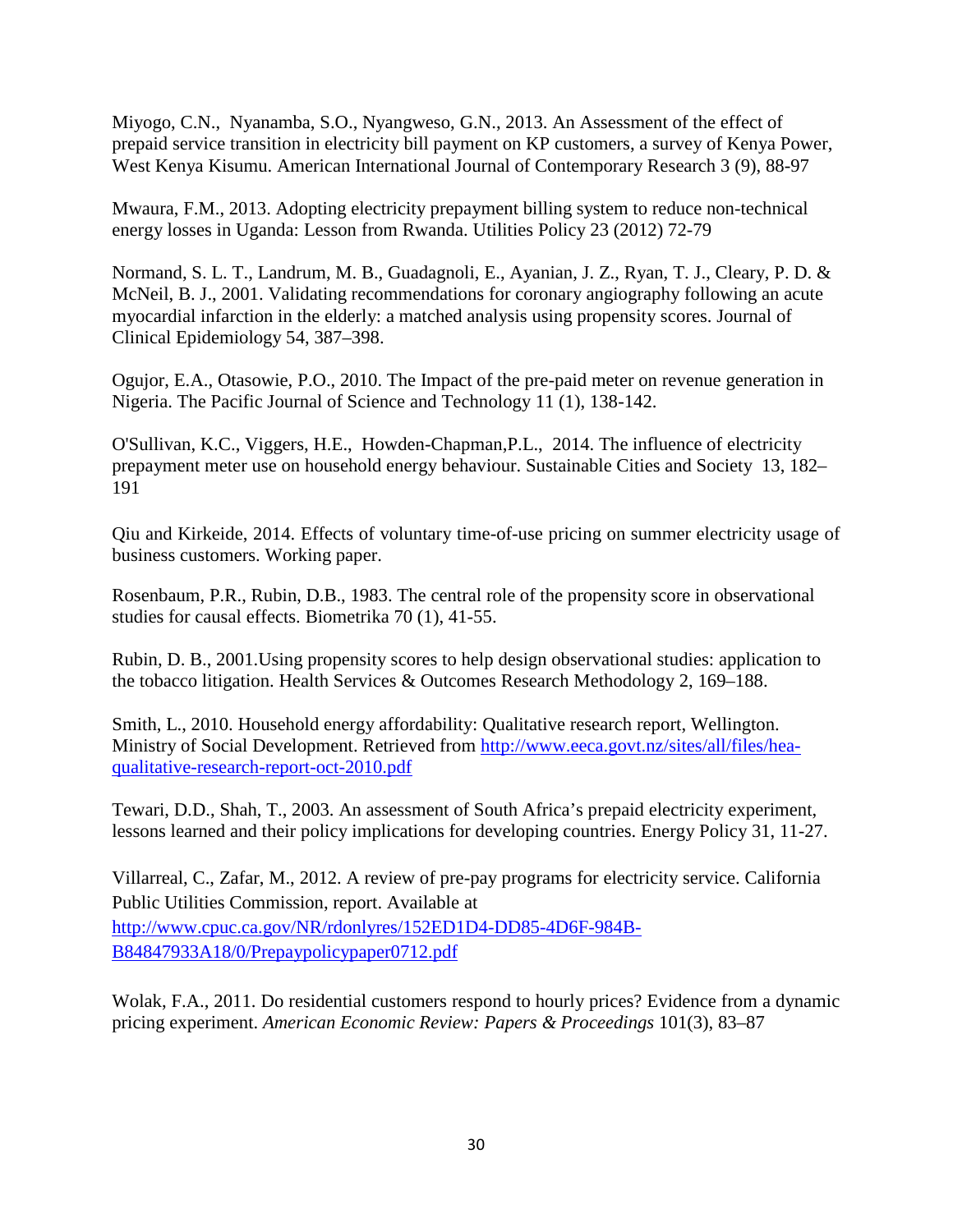# **Tables**

| Table 1. Summary of study design |  |  |  |  |  |  |
|----------------------------------|--|--|--|--|--|--|
|----------------------------------|--|--|--|--|--|--|

|                            | Summer study        | Winter study        |  |
|----------------------------|---------------------|---------------------|--|
| Pre-test period (matching) | 05/2008-10/2008     | 11/2008-04/2009     |  |
| period)                    |                     |                     |  |
| Treatment starting period  | $11/2008 - 04/2009$ | 05/2009 and 10/2009 |  |
| Post-test period           | 05/2009-10/2009     | 11/2009-04/2010     |  |

Matching criteria

- 1. Location: same city, zip code, and street name
- 2. Pre-test consumption level: average monthly kWh

| Twore my animally presented for penning enter where presented                   |                  |     |        |           |        |         |  |
|---------------------------------------------------------------------------------|------------------|-----|--------|-----------|--------|---------|--|
| Summer study: pre-test period (May-Oct, 2008); post-test period (May-Oct, 2009) |                  |     |        |           |        |         |  |
| Variable                                                                        |                  | Obs | Mean   | Std. Dev. | Min    | Max     |  |
| M-Power customers                                                               | pre-test period  | 363 | 58.656 | 25.366    | 13.315 | 188.736 |  |
| (daily kWh)                                                                     | Post-test period | 363 | 52.013 | 22.639    | 8.239  | 138.315 |  |
| Control customers<br>(daily kWh)                                                | pre-test period  | 363 | 57.373 | 22.364    | 12.750 | 120.276 |  |
|                                                                                 | Post-test period | 363 | 57.618 | 21.701    | 13.141 | 124.354 |  |

Table 2. Summary statistics for summer and winter studies

| Balance check for the treatment and control groups: SDM=0.05 VR=1.26 |  |  |
|----------------------------------------------------------------------|--|--|
|----------------------------------------------------------------------|--|--|

| Winter study: pre-test period (Nov. 2008-April, 2009); post-test period (Nov. 2009-April, 2010) |                  |      |        |           |       |         |
|-------------------------------------------------------------------------------------------------|------------------|------|--------|-----------|-------|---------|
| Variable                                                                                        |                  | Obs  | Mean   | Std. Dev. | Min   | Max     |
| M-Power customers<br>(daily kWh)                                                                | pre-test period  | 1278 | 32.260 | 14.723    | 6.154 | 95.495  |
|                                                                                                 | Post-test period | 1278 | 27.617 | 13.148    | 4.798 | 94.590  |
| Control customers<br>(daily kWh)                                                                | pre-test period  | 1278 | 32.071 | 12.409    | 7.500 | 102.842 |
|                                                                                                 | Post-test period | 1278 | 32.382 | 12.154    | 7.903 | 88.238  |
| Balance check for the treatment and control groups: SDM=0.01<br>$VR = 1.25$                     |                  |      |        |           |       |         |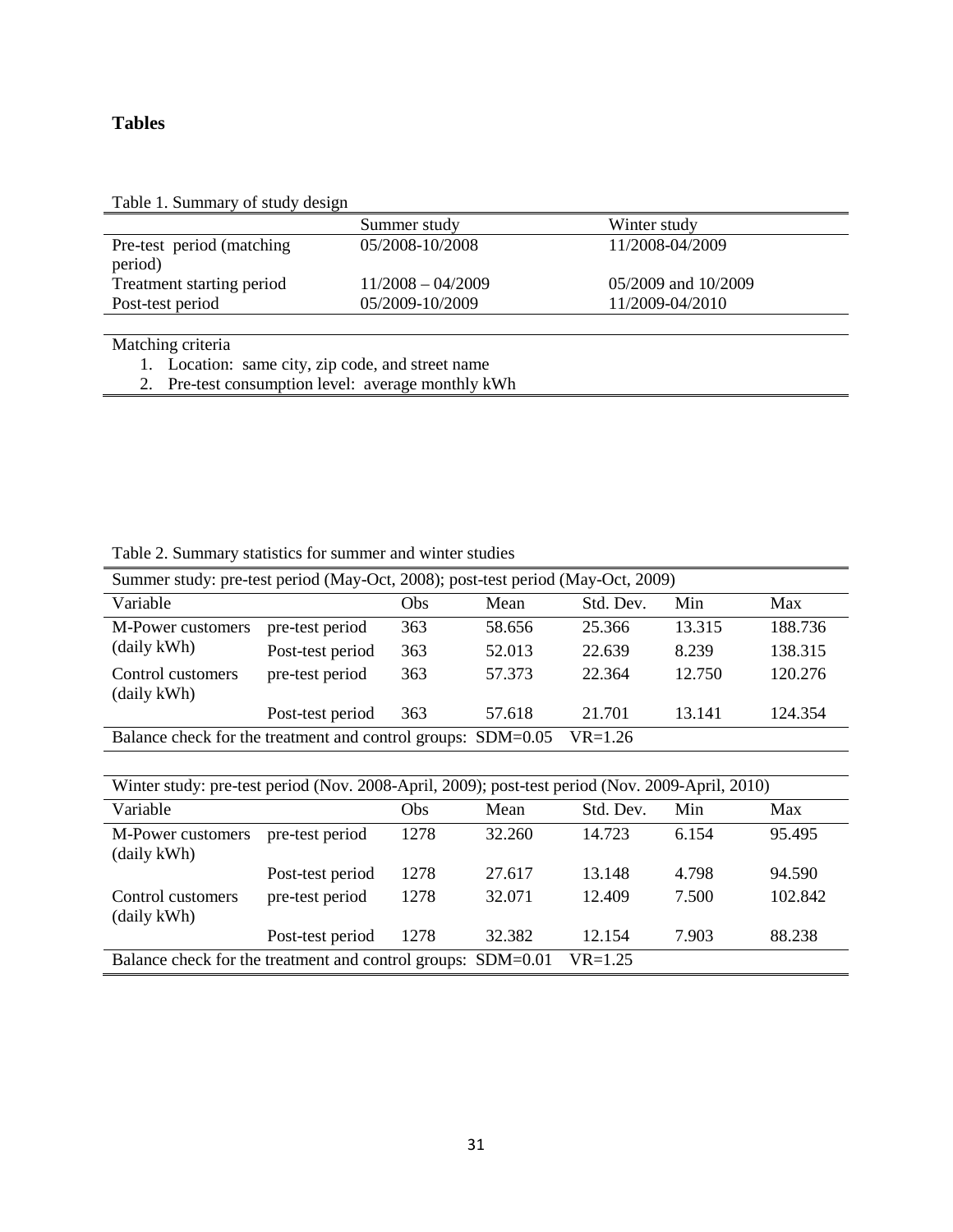| 1 toots and non parametric toots<br>Summer study                            |                        |         |                                                                       |                                                                                  |         |  |  |
|-----------------------------------------------------------------------------|------------------------|---------|-----------------------------------------------------------------------|----------------------------------------------------------------------------------|---------|--|--|
| Subtraction method: test for                                                |                        |         | Percentage method: test for                                           |                                                                                  |         |  |  |
| $T_{\text{post}}$ - $T_{\text{pre}}$ = $C_{\text{post}}$ - $C_{\text{pre}}$ |                        |         | $(T_{\text{post}}/T_{\text{pre}})/(C_{\text{post}}/C_{\text{pre}})=1$ |                                                                                  |         |  |  |
| Average $T_{post} - T_{pre} = -6.64$                                        |                        |         | Average $(T_{post}/T_{pre})/(C_{post}/C_{pre})=0.90$                  |                                                                                  |         |  |  |
| Average $C_{\text{post}}-C_{\text{pre}}=0.24$                               |                        |         |                                                                       |                                                                                  |         |  |  |
|                                                                             | Test statistics        | P-value |                                                                       | Test statistics                                                                  | P-value |  |  |
| T-test                                                                      | $t = -10.2706$         | 0.0000  | T-test                                                                | $t = -8.4511$                                                                    | 0.0000  |  |  |
| Wilcoxon signed-                                                            | $z=-10.037$            | 0.0000  | Wilcoxon signed-                                                      | $z = -9.715$                                                                     | 0.0000  |  |  |
| rank test                                                                   |                        |         | rank test                                                             |                                                                                  |         |  |  |
|                                                                             |                        |         |                                                                       |                                                                                  |         |  |  |
| Winter study                                                                |                        |         |                                                                       |                                                                                  |         |  |  |
| Subtraction method: test for                                                |                        |         | Percentage method: test for                                           |                                                                                  |         |  |  |
| $T_{\text{post}}$ - $T_{\text{pre}}$ = $C_{\text{post}}$ - $C_{\text{pre}}$ |                        |         | $(T_{\text{post}}/T_{\text{pre}})/(C_{\text{post}}/C_{\text{pre}})=1$ |                                                                                  |         |  |  |
| Average $T_{\text{post}}-T_{\text{pre}}= -4.64$                             |                        |         |                                                                       | Average $(T_{\text{post}}/T_{\text{pre}})/(C_{\text{post}}/C_{\text{pre}})=0.86$ |         |  |  |
| Average $C_{\text{post}}-C_{\text{pre}}=0.31$                               |                        |         |                                                                       |                                                                                  |         |  |  |
|                                                                             | <b>Test statistics</b> | P-value |                                                                       | <b>Test statistics</b>                                                           | P-value |  |  |
| T-test                                                                      | $t = -21.7461$         | 0.0000  | T-test                                                                | $t = -22.7998$                                                                   | 0.0000  |  |  |
| Wilcoxon signed-                                                            | $z = -20.781$          | 0.0000  | Wilcoxon signed-                                                      | $z = -20.283$                                                                    | 0.0000  |  |  |
| rank test                                                                   |                        |         | rank test                                                             |                                                                                  |         |  |  |

Table 3: T-tests and non-parametric tests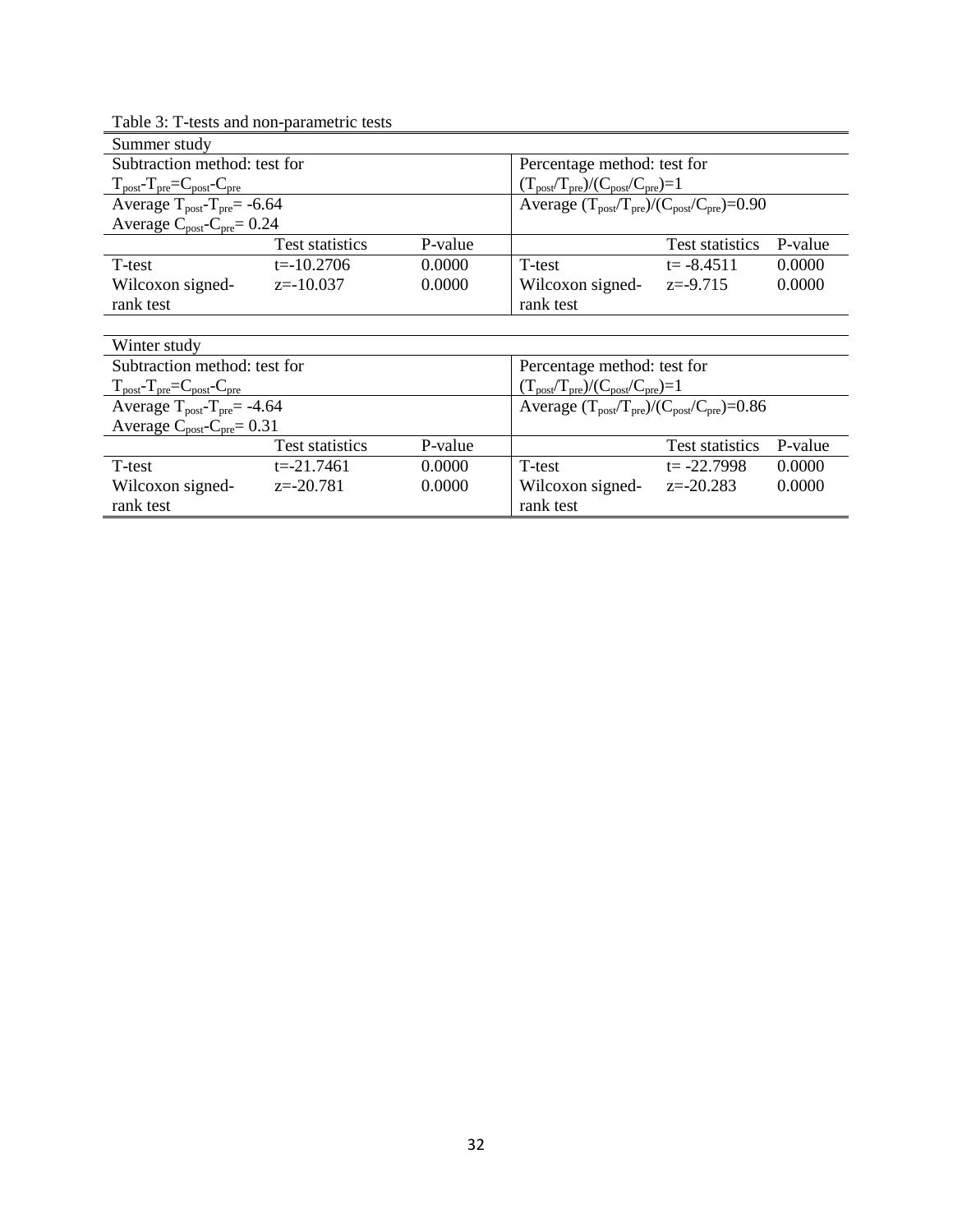| Model number                                   |                | (1)                   | (2)            | (3)                   | (4)           | (5)            |  |
|------------------------------------------------|----------------|-----------------------|----------------|-----------------------|---------------|----------------|--|
| M-Power: dummy variable                        |                | $-6.780***$           | $-7.310***$    | $-6.897***$           | $-5.284***$   | $-12.78***$    |  |
| indicating whether on M-Power<br>program       |                | (0.687)               | (0.695)        | (0.647)               | (0.912)       | (1.256)        |  |
| Arrear                                         |                |                       | $0.0185***$    | $0.00401***$          | $0.0202***$   | $0.00528***$   |  |
|                                                |                |                       | (0.003)        | (0.001)               | (0.003)       | (0.001)        |  |
| Arrear*M-Power                                 |                |                       |                |                       | $-0.00630***$ | $-0.00200$     |  |
|                                                |                |                       |                |                       | (0.002)       | (0.002)        |  |
| Stratum                                        | S <sub>1</sub> |                       |                | $-69.41***$           |               | $-72.37***$    |  |
| dummy                                          |                |                       |                | (1.511)               |               | (1.599)        |  |
| variables <sup>1</sup>                         | S <sub>2</sub> |                       |                | $-56.28***$           |               | $-59.14***$    |  |
|                                                |                |                       |                | (1.119)               |               | (1.184)        |  |
| Base case: S5,<br>the highest                  | S <sub>3</sub> |                       |                | $-44.44***$           |               | $-46.41***$    |  |
| usage stratum                                  |                |                       |                | (0.968)               |               | (1.025)        |  |
|                                                | S4             |                       |                | $-29.20***$           |               | $-30.82***$    |  |
|                                                |                |                       |                | (0.863)               |               | (0.915)        |  |
| Interaction                                    | S1*M-Power     |                       |                |                       |               | $12.01***$     |  |
| terms between                                  |                |                       |                |                       |               | (2.12)         |  |
| stratum                                        | S2*M-Power     |                       |                |                       |               | 11.59***       |  |
| variables and<br>M-Power                       |                |                       |                |                       |               | (1.58)         |  |
|                                                | S3*M-Power     |                       |                |                       |               | 7.979***       |  |
| Base case: S5,                                 |                |                       |                |                       |               | (1.35)         |  |
| the highest                                    | S4*M-Power     |                       |                |                       |               | 6.468***       |  |
| usage stratum                                  |                |                       |                |                       |               | (1.19)         |  |
| Constant                                       |                | 58.01***              | 54.94***       | 89.38***              | 54.66***      | 90.74***       |  |
|                                                |                | (0.856)               | (0.992)        | (0.761)               | (0.996)       | (0.791)        |  |
| Time random effects                            |                | $\overline{\text{Y}}$ | $\overline{Y}$ | $\overline{\text{Y}}$ | Y             | $\overline{Y}$ |  |
| Entity random effects                          |                | Y                     | $\mathbf Y$    | Y                     | Y             | Y              |  |
| # of observations                              |                | 1452                  | 1452           | 1452                  | 1452          | 1452           |  |
| Note: Clustered standard errors in parentheses |                |                       |                |                       |               |                |  |
| * $p < 0.1$ , ** $p < 0.05$ , *** $p < 0.01$   |                |                       |                |                       |               |                |  |

Table 4. Random effects model of summer study. Dependent variable: average daily kWh

<sup>1</sup> S1: summer monthly kWh<400; S2: 400 $\le$ summer monthly kWh<850;

S3: 850≤summer monthly kWh<1300; S4: 1300≤summer monthly kWh<1800;

S5: 1800≤summer monthly kWh<2600.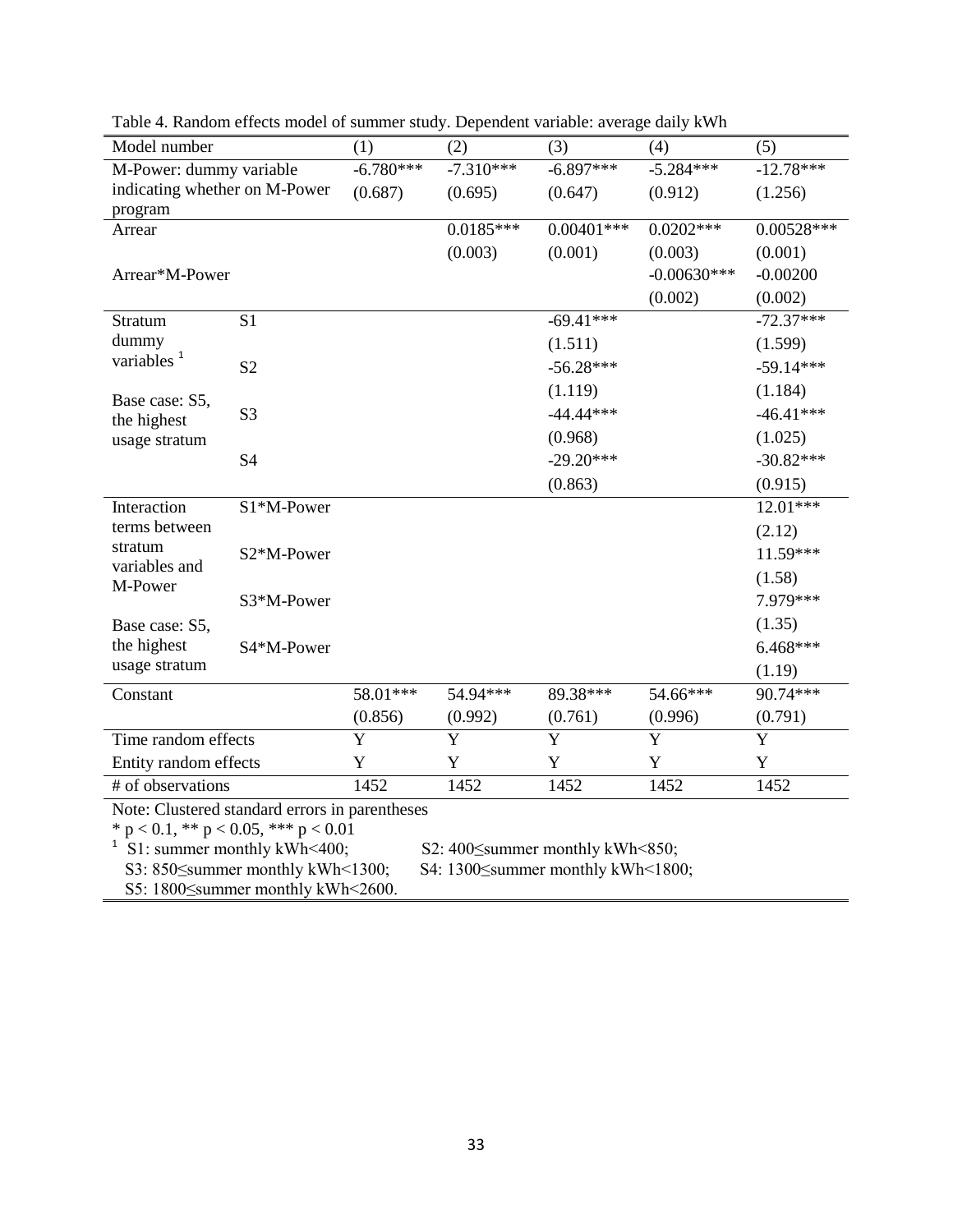| Model number                                 |                                                | (6)         | (7)           | (8)         |
|----------------------------------------------|------------------------------------------------|-------------|---------------|-------------|
| M-Power: dummy variable indicating whether   |                                                | $-6.888***$ | $-4.420***$   | $-13.38***$ |
| on M-Power program                           |                                                | (0.702)     | (0.927)       | (1.38)      |
| Arrear*M-Power                               |                                                |             | $-0.00752***$ | $-0.00237$  |
|                                              |                                                |             | (0.002)       | (0.002)     |
| Interaction terms                            | S1*M-Power                                     |             |               | 13.04***    |
| between stratum                              |                                                |             |               | (2.26)      |
| variables and M-<br>Power $1$                | S2*M-Power                                     |             |               | 12.68***    |
|                                              |                                                |             |               | (1.68)      |
| Base case: S5, the                           | S3*M-Power                                     |             |               | 9.134***    |
| highest usage                                |                                                |             |               | (1.43)      |
| stratum                                      | S4*M-Power                                     |             |               | 7.679***    |
|                                              |                                                |             |               | (1.27)      |
| Constant                                     |                                                | 58.01***    | 58.01***      | 58.01***    |
|                                              |                                                | (0.25)      | (0.25)        | (0.23)      |
| Time fixed effects                           |                                                | Y           | Y             | Y           |
| Entity fixed effects                         |                                                | Y           | Y             | Y           |
| # of observations                            |                                                | 1452        | 1452          | 1452        |
|                                              | Note: Clustered standard errors in parentheses |             |               |             |
| * $p < 0.1$ , ** $p < 0.05$ , *** $p < 0.01$ |                                                |             |               |             |

Table 5. Fixed effects model of summer study. Dependent variable: average daily kWh

\* p < 0.1, \*\* p < 0.05, \*\*\* p < 0.01

<sup>1</sup> S1: summer monthly kWh<400; S2: 400 $\le$ summer monthly kWh<850;

S3: 850≤summer monthly kWh<1300; S4: 1300≤summer monthly kWh<1800;

S5: 1800≤summer monthly kWh<2600.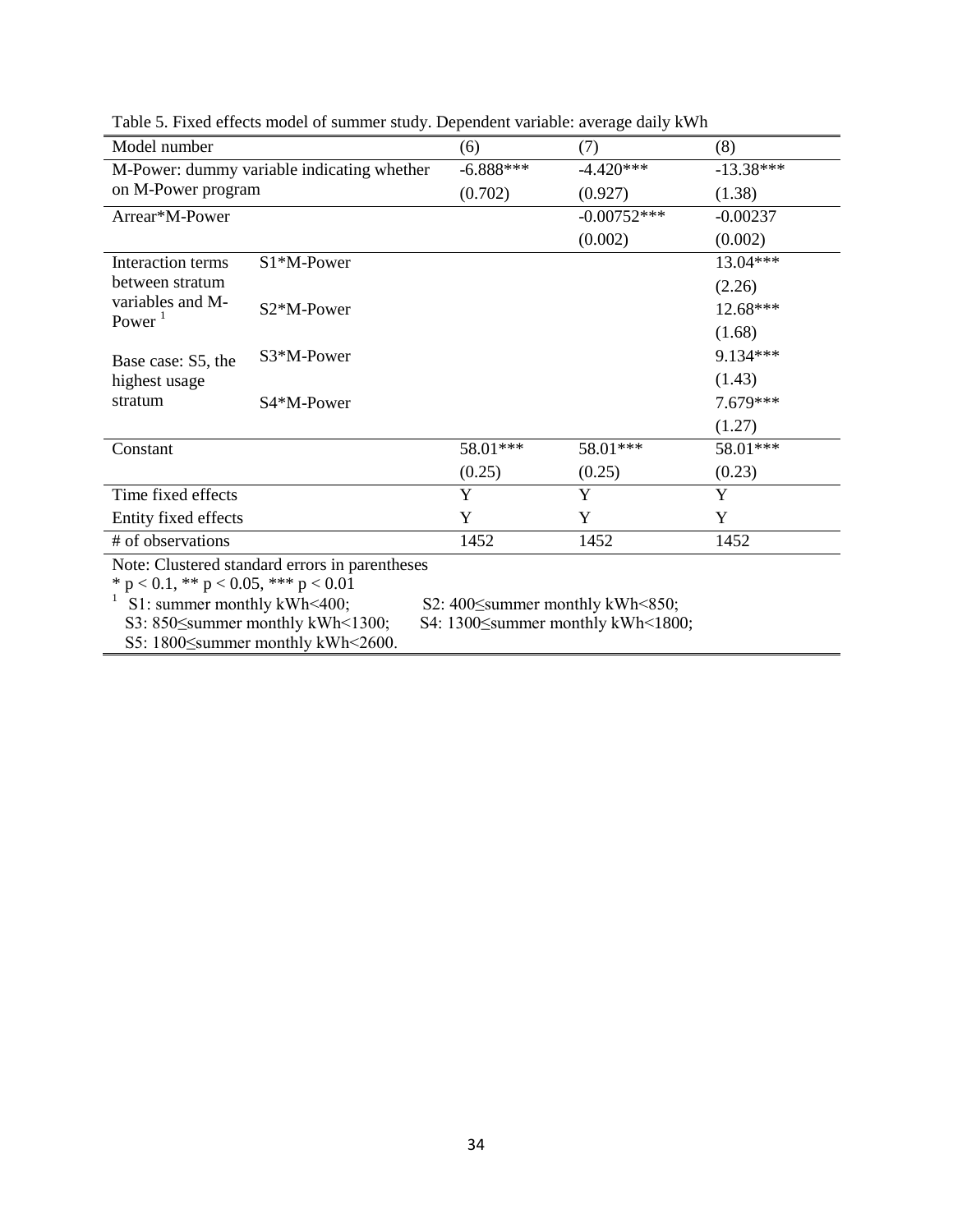| Model number                                                               |                                                | (9)         | (10)                                           | (11)        | (12)           | (13)         |
|----------------------------------------------------------------------------|------------------------------------------------|-------------|------------------------------------------------|-------------|----------------|--------------|
| M-Power: dummy variable                                                    |                                                | $-4.936***$ | $-5.105***$                                    | $-4.927***$ | $-4.018***$    | $-8.278***$  |
| indicating whether on M-Power                                              |                                                |             |                                                |             |                |              |
| program                                                                    |                                                | (0.227)     | (0.230)                                        | (0.227)     | (0.304)        | (0.454)      |
| Arrear                                                                     |                                                |             | $0.00645***$                                   | 0.000192    | $0.00751***$   | 0.00111      |
|                                                                            |                                                |             | (0.001)                                        | (0.001)     | (0.001)        | (0.001)      |
| Arrear*M-Power                                                             |                                                |             |                                                |             | $-0.00478$ *** | $-0.00199**$ |
|                                                                            |                                                |             |                                                |             | (0.001)        | (0.001)      |
| Stratum                                                                    | S <sub>1</sub>                                 |             |                                                | $-35.79***$ |                | $-37.21***$  |
| dummy<br>variables <sup>1</sup>                                            |                                                |             |                                                | (3.20)      |                | (3.26)       |
|                                                                            | S <sub>2</sub>                                 |             |                                                | $-29.14***$ |                | $-30.54***$  |
| Base case: S6,                                                             |                                                |             |                                                | (0.94)      |                | (0.96)       |
| the highest                                                                | S <sub>3</sub>                                 |             |                                                | $-25.65***$ |                | $-27.16***$  |
| usage stratum                                                              |                                                |             |                                                | (0.63)      |                | (0.64)       |
|                                                                            | S <sub>4</sub>                                 |             |                                                | $-20.95***$ |                | $-22.29***$  |
|                                                                            |                                                |             |                                                | (0.54)      |                | (0.56)       |
|                                                                            | S <sub>5</sub>                                 |             |                                                | $-13.71***$ |                | $-14.81***$  |
|                                                                            |                                                |             |                                                | (0.46)      |                | (0.47)       |
| Interaction                                                                | S1*M-Power                                     |             |                                                |             |                | 5.736**      |
| terms between                                                              |                                                |             |                                                |             |                | (2.803)      |
| stratum<br>variables and                                                   | S2*M-Power                                     |             |                                                |             |                | 5.514***     |
| M-Power                                                                    |                                                |             |                                                |             |                | (0.840)      |
|                                                                            | S3*M-Power                                     |             |                                                |             |                | 5.987***     |
| Base case: S6,                                                             |                                                |             |                                                |             |                | (0.567)      |
| the highest                                                                | S4*M-Power                                     |             |                                                |             |                | 5.321***     |
| usage stratum                                                              |                                                |             |                                                |             |                | (0.490)      |
|                                                                            | S5*M-Power                                     |             |                                                |             |                | 4.348***     |
|                                                                            |                                                |             |                                                |             |                | (0.412)      |
| Constant                                                                   |                                                | 32.17***    | 31.49***                                       | 46.23***    | 31.37***       | 47.09***     |
|                                                                            |                                                | (0.26)      | (0.29)                                         | (0.39)      | (0.29)         | (0.40)       |
| Time random effects                                                        |                                                | $\mathbf Y$ | $\mathbf Y$                                    | $\mathbf Y$ | Y              | $\mathbf Y$  |
| Entity random effects                                                      |                                                | Y           | Y                                              | Y           | Y              | Y            |
| # of observations                                                          |                                                | 5112        | 5112                                           | 5112        | 5112           | 5112         |
|                                                                            | Note: Clustered standard errors in parentheses |             |                                                |             |                |              |
|                                                                            | * $p < 0.1$ , ** $p < 0.05$ , *** $p < 0.01$   |             |                                                |             |                |              |
|                                                                            | S1: summer monthly kWh<400;                    |             | S2: $400 \leq$ summer monthly kWh $\leq 850$ ; |             |                |              |
|                                                                            | S3: 850 Summer monthly kWh < 1300;             |             | S4: 1300 Summer monthly kWh < 1800;            |             |                |              |
| S5: 1800 Summer monthly kWh < 2600;<br>S6: summer monthly kWh $\geq$ 2600. |                                                |             |                                                |             |                |              |

Table 6. Random effects model of winter study. Dependent variable: average daily kWh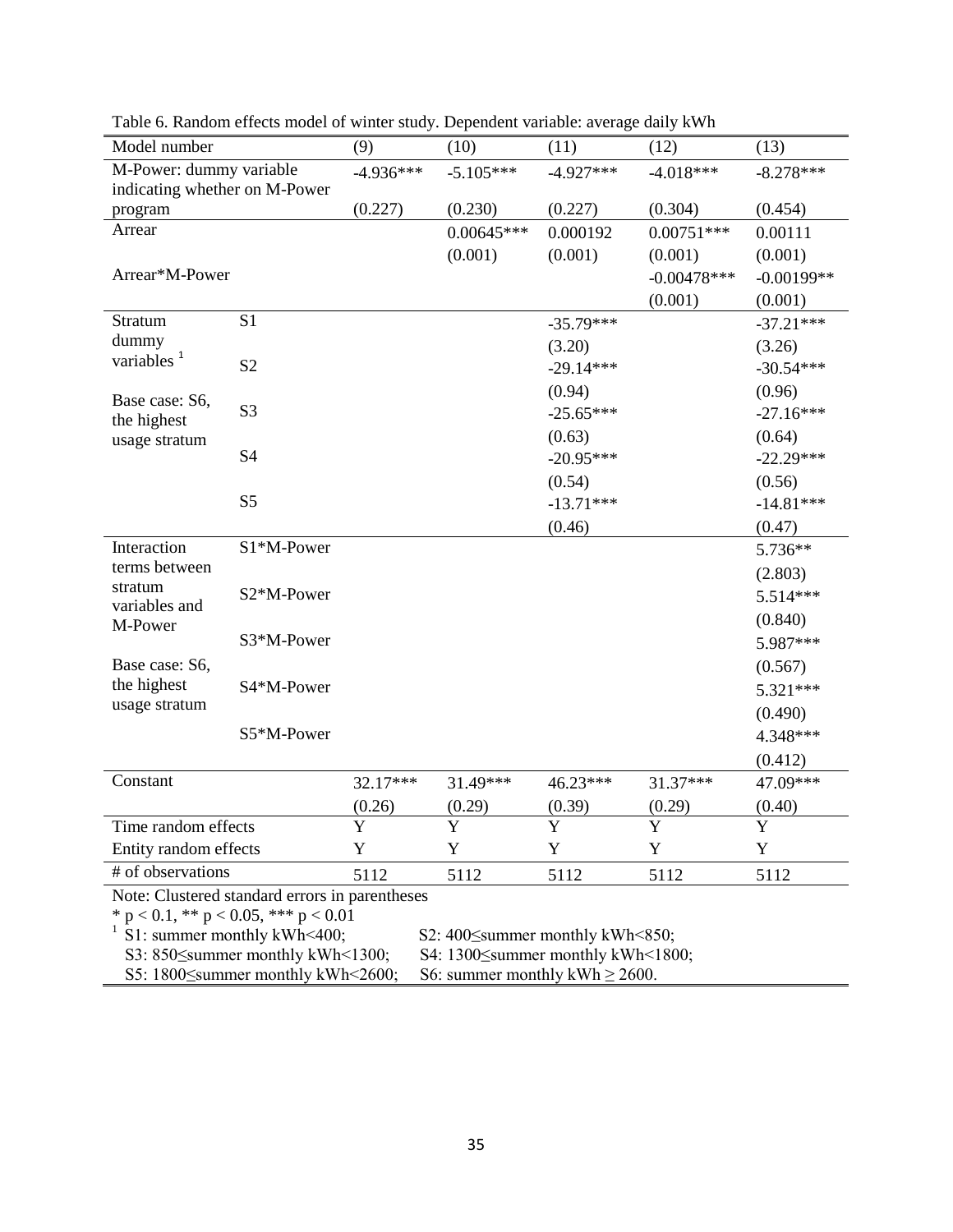| Model number                                 |                                                | (14)                                | (15)          | (16)          |  |
|----------------------------------------------|------------------------------------------------|-------------------------------------|---------------|---------------|--|
|                                              | M-Power: dummy variable indicating whether     | $-4.955***$                         | $-3.514***$   | $-8.021***$   |  |
| on M-Power program                           |                                                | (0.234)                             | (0.309)       | (0.471)       |  |
| Arrear*M-Power                               |                                                |                                     | $-0.00617***$ | $-0.00259***$ |  |
|                                              |                                                |                                     | (0.0009)      | (0.0009)      |  |
| Interaction terms                            | S1*M-Power                                     |                                     |               | 5.814**       |  |
| between stratum                              |                                                |                                     |               | (2.871)       |  |
| variables and M-<br>Power <sup>1</sup>       | S <sub>2</sub> *M-Power                        |                                     |               | 5.153***      |  |
|                                              |                                                |                                     |               | (0.862)       |  |
| Base case: S6, the                           | S3*M-Power                                     |                                     |               | 5.893***      |  |
| highest usage                                |                                                |                                     |               | (0.581)       |  |
| stratum                                      | S4*M-Power                                     |                                     |               | $5.110***$    |  |
|                                              |                                                |                                     |               | (0.502)       |  |
|                                              | S5*M-Power                                     |                                     |               | $4.272***$    |  |
|                                              |                                                |                                     |               | (0.422)       |  |
| Constant                                     |                                                | $32.17***$                          | 32.17***      | $32.17***$    |  |
|                                              |                                                | (0.083)                             | (0.082)       | (0.081)       |  |
| Time fixed effects                           |                                                | Y                                   | Y             | Y             |  |
| Entity fixed effects                         |                                                | Y                                   | Y             | Y             |  |
| # of observations                            |                                                | 5112                                | 5112          | 5112          |  |
|                                              | Note: Clustered standard errors in parentheses |                                     |               |               |  |
| * $p < 0.1$ , ** $p < 0.05$ , *** $p < 0.01$ |                                                |                                     |               |               |  |
| S1: summer monthly kWh<400;                  |                                                | S2: 400 Summer monthly kWh <850;    |               |               |  |
|                                              | S3: 850 Summer monthly kWh < 1300;             | S4: 1300≤summer monthly kWh<1800;   |               |               |  |
|                                              | S5: 1800 Summer monthly kWh < 2600;            | S6: summer monthly kWh $\geq$ 2600. |               |               |  |

Table 7. Fixed effects model of winter study. Dependent variable: average daily kWh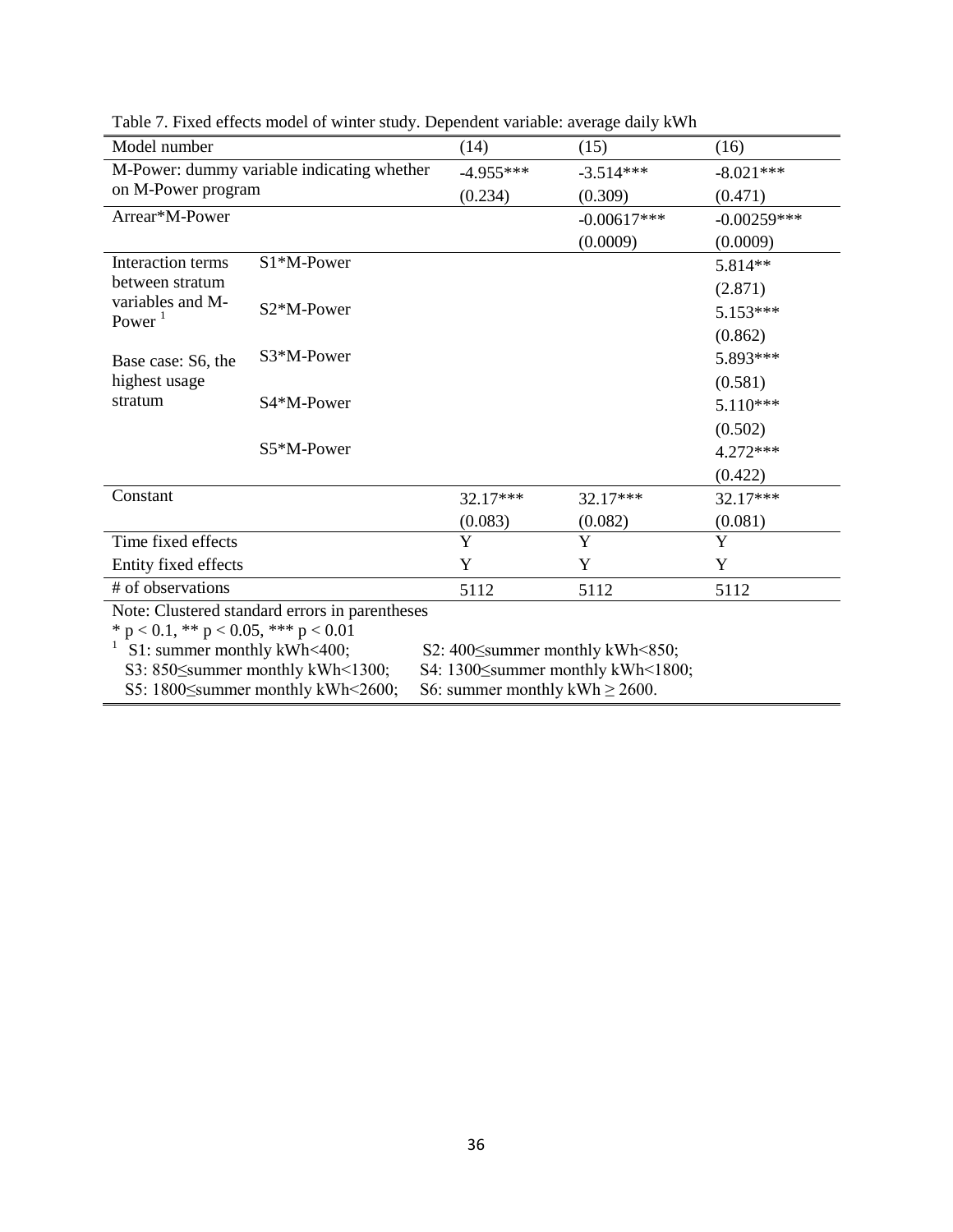| Model number                       |                | (17)        | (18)        | (19)         | (20)          | (21)          |
|------------------------------------|----------------|-------------|-------------|--------------|---------------|---------------|
| M-Power: dummy variable indicating |                | $-6.858***$ | $-7.149***$ | $-6.910***$  | $-5.446***$   | $-12.26***$   |
| whether on M-Power program         |                | (0.391)     | (0.394)     | (0.388)      | (0.471)       | (0.702)       |
| Arrear                             |                |             | $0.0103***$ | $0.00246***$ | $0.0115***$   | $0.00350***$  |
|                                    |                |             | (0.001)     | (0.0009)     | (0.0012)      | (0.0009)      |
| Arrear*M-Power                     |                |             |             |              | $-0.00530***$ | $-0.00235***$ |
|                                    |                |             |             |              | (0.0008)      | (0.0008)      |
| Winter                             |                | $-25.82***$ | $-25.21***$ | $-37.02***$  | $-25.13***$   | $-37.55***$   |
|                                    |                | (0.66)      | (0.66)      | (0.50)       | (0.65)        | (0.50)        |
| Winter*M-Power                     |                | 1.946***    | 1.979***    | 1.903***     | 1.482***      | 4.000***      |
|                                    |                | (0.403)     | (0.403)     | (0.397)      | (0.409)       | (0.44)        |
| Stratum dummy                      | S <sub>1</sub> |             |             | $-58.51***$  |               | $-61.23***$   |
| variables <sup>1</sup>             |                |             |             | (1.60)       |               | (1.64)        |
|                                    | S <sub>2</sub> |             |             | $-38.83***$  |               | $-40.93***$   |
| Base case: S6, the                 |                |             |             | (0.88)       |               | (0.90)        |
| highest usage<br>stratum           | S <sub>3</sub> |             |             | $-29.65***$  |               | $-31.33***$   |
|                                    |                |             |             | (0.67)       |               | (0.68)        |
|                                    | <b>S4</b>      |             |             | $-21.39***$  |               | $-22.83***$   |
|                                    |                |             |             | (0.59)       |               | (0.61)        |
|                                    | S <sub>5</sub> |             |             | $-10.83***$  |               | $-11.76***$   |
|                                    |                |             |             | (0.53)       |               | (0.54)        |
| Interaction terms                  | S1*M-Power     |             |             |              |               | $10.76***$    |
| between stratum                    |                |             |             |              |               | (1.41)        |
| variables and M-                   | S2*M-Power     |             |             |              |               | 8.283***      |
| Power                              |                |             |             |              |               | (0.791)       |
| Base case: S6, the                 | S3*M-Power     |             |             |              |               | 6.596***      |
| highest usage                      |                |             |             |              |               | (0.597)       |
| stratum                            | S4*M-Power     |             |             |              |               | 5.667***      |
|                                    |                |             |             |              |               | (0.530)       |
|                                    | S5*M-Power     |             |             |              |               | $3.634***$    |
|                                    |                |             |             |              |               | (0.467)       |
| Constant                           |                | 57.99***    | 56.30***    | 82.93***     | 56.09***      | 84.30***      |
|                                    |                | (0.58)      | (0.61)      | (0.68)       | (0.61)        | (0.69)        |
| Time random effects                |                | $\mathbf Y$ | Y           | $\mathbf Y$  | $\mathbf Y$   | $\mathbf Y$   |
| Entity random effects              |                | $\mathbf Y$ | Y           | Y            | $\mathbf Y$   | $\mathbf Y$   |
| # of observations                  |                | 6564        | 6564        | 6564         | 6564          | 6564          |
|                                    |                |             |             |              |               |               |

Table 8. Random effects model of all year study. Dependent variable: average daily kWh

Note: Clustered standard errors in parentheses

 $*$  p < 0.1,  $**$  p < 0.05,  $***$  p < 0.01

<sup>1</sup> S1: summer monthly kWh<400; S2: 400 $\le$ summer monthly kWh<850;

S3: 850≤summer monthly kWh<1300; S4: 1300≤summer monthly kWh<1800;

S5: 1800≤summer monthly kWh<2600; S6: summer monthly kWh ≥ 2600.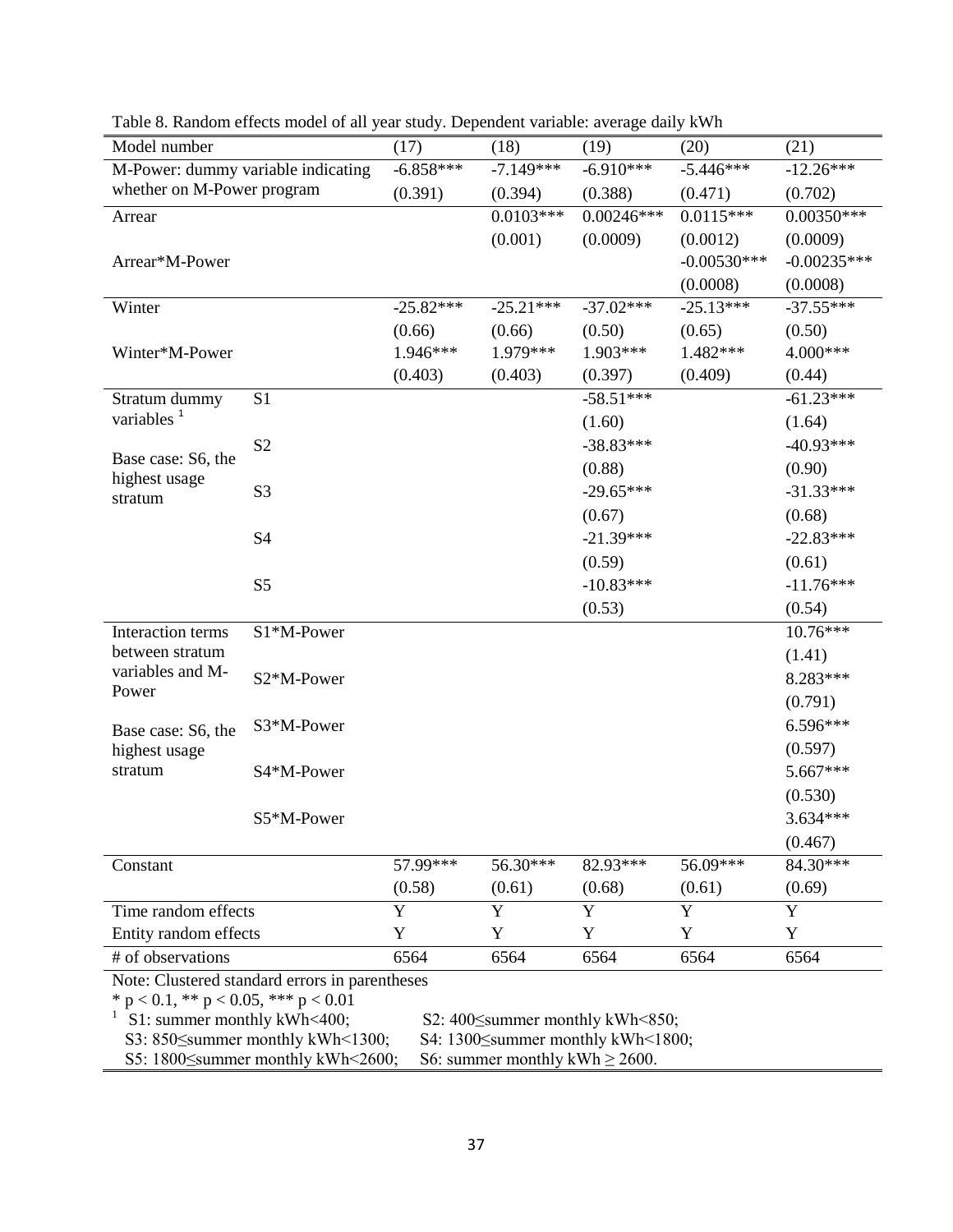| Model number                                 |                                                | (22)                                | (23)           | (24)          |  |  |
|----------------------------------------------|------------------------------------------------|-------------------------------------|----------------|---------------|--|--|
| M-Power: dummy variable indicating whether   |                                                | $-6.940***$                         | $-4.755***$    | $-11.81***$   |  |  |
| on M-Power program                           |                                                | (0.397)                             | (0.475)        | (0.73)        |  |  |
| Arrear*M-Power                               |                                                |                                     | $-0.00666$ *** | $-0.00308***$ |  |  |
|                                              |                                                |                                     | (0.0008)       | (0.0008)      |  |  |
| Winter*M-Power                               |                                                | $2.000***$                          | $1.369***$     | 3.960***      |  |  |
|                                              |                                                | (0.407)                             | (0.411)        | (0.449)       |  |  |
| Interaction terms                            | S1*M-Power                                     |                                     |                | 10.58***      |  |  |
| between stratum                              |                                                |                                     |                | (1.45)        |  |  |
| variables and M-                             | S2*M-Power                                     |                                     |                | 7.971***      |  |  |
| Power $1$                                    |                                                |                                     |                | (0.811)       |  |  |
|                                              | S3*M-Power                                     |                                     |                | $6.456***$    |  |  |
| Base case: S6, the<br>highest usage          |                                                |                                     |                | (0.612)       |  |  |
| stratum                                      | S4*M-Power                                     |                                     |                | 5.476***      |  |  |
|                                              |                                                |                                     |                | (0.542)       |  |  |
|                                              | S5*M-Power                                     |                                     |                | $3.467***$    |  |  |
|                                              |                                                |                                     |                |               |  |  |
| Constant                                     |                                                |                                     |                | (0.478)       |  |  |
|                                              |                                                | 37.88***                            | 37.88***       | 37.88***      |  |  |
|                                              |                                                | (0.084)                             | (0.084)        | (0.081)       |  |  |
| Time fixed effects                           |                                                | Y                                   | Y              | Y             |  |  |
| Entity fixed effects                         |                                                | Y                                   | Y              | Y             |  |  |
| # of observations                            |                                                | 6564                                | 6564           | 6564          |  |  |
|                                              | Note: Clustered standard errors in parentheses |                                     |                |               |  |  |
| * $p < 0.1$ , ** $p < 0.05$ , *** $p < 0.01$ |                                                |                                     |                |               |  |  |
| S1: summer monthly kWh<400;                  |                                                | S2: 400 Summer monthly kWh < 850;   |                |               |  |  |
|                                              | S3: 850 Summer monthly kWh < 1300;             | S4: 1300 Summer monthly kWh < 1800; |                |               |  |  |

Table 9. Fixed effects model of all year study. Dependent variable: average daily kWh

S5: 1800 $\leq$ summer monthly kWh $\leq$ 2600; S6: summer monthly kWh  $\geq$  2600.